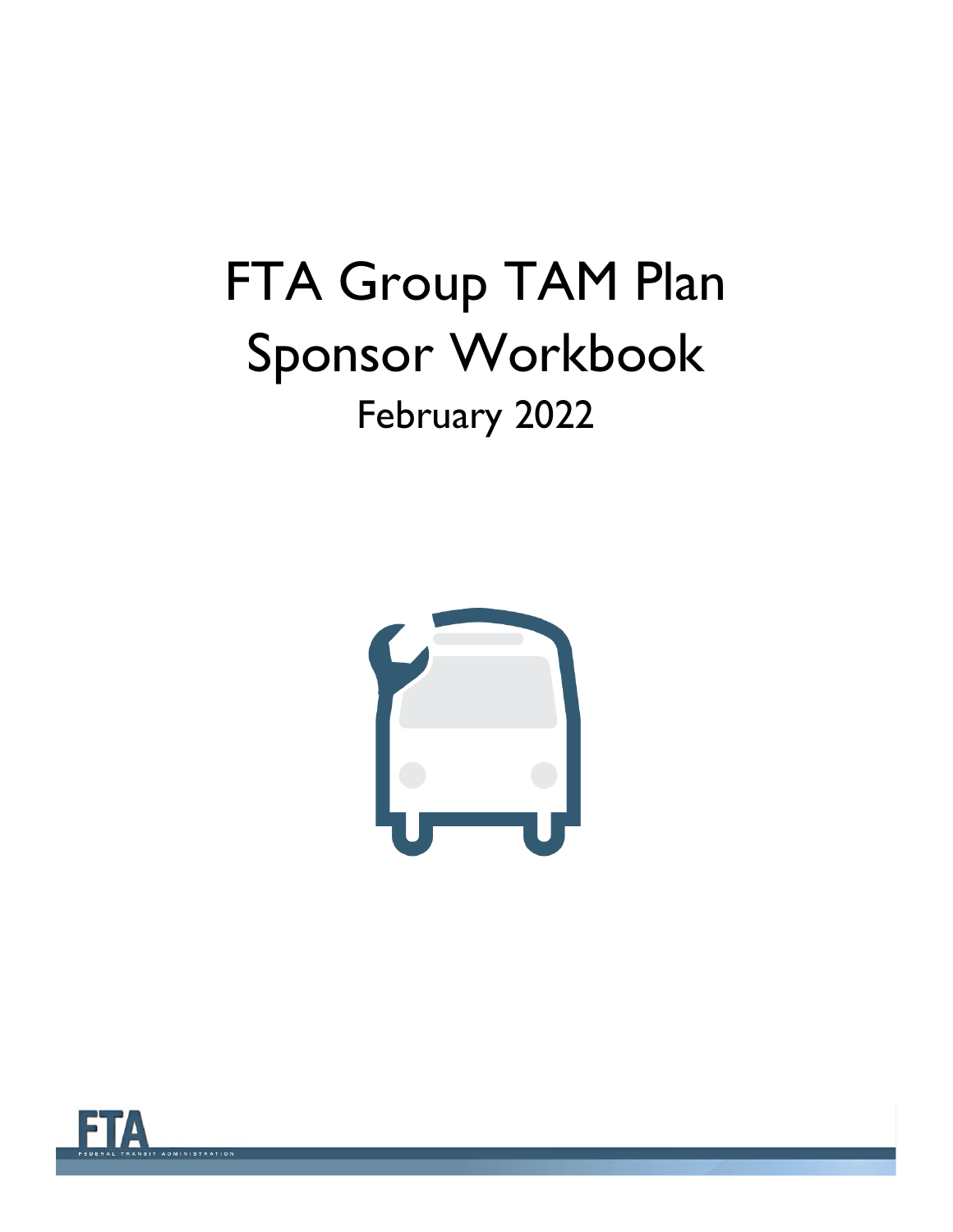# <span id="page-1-0"></span>Table of Contents

| L.   |  |  |  |  |  |
|------|--|--|--|--|--|
|      |  |  |  |  |  |
|      |  |  |  |  |  |
| II.  |  |  |  |  |  |
| III. |  |  |  |  |  |
| IV.  |  |  |  |  |  |
|      |  |  |  |  |  |
|      |  |  |  |  |  |
|      |  |  |  |  |  |
| V.   |  |  |  |  |  |
|      |  |  |  |  |  |
|      |  |  |  |  |  |
|      |  |  |  |  |  |
| VI.  |  |  |  |  |  |
|      |  |  |  |  |  |
|      |  |  |  |  |  |
|      |  |  |  |  |  |
|      |  |  |  |  |  |
|      |  |  |  |  |  |
|      |  |  |  |  |  |
|      |  |  |  |  |  |
|      |  |  |  |  |  |
|      |  |  |  |  |  |
|      |  |  |  |  |  |
|      |  |  |  |  |  |
|      |  |  |  |  |  |
|      |  |  |  |  |  |
|      |  |  |  |  |  |
|      |  |  |  |  |  |
|      |  |  |  |  |  |
|      |  |  |  |  |  |

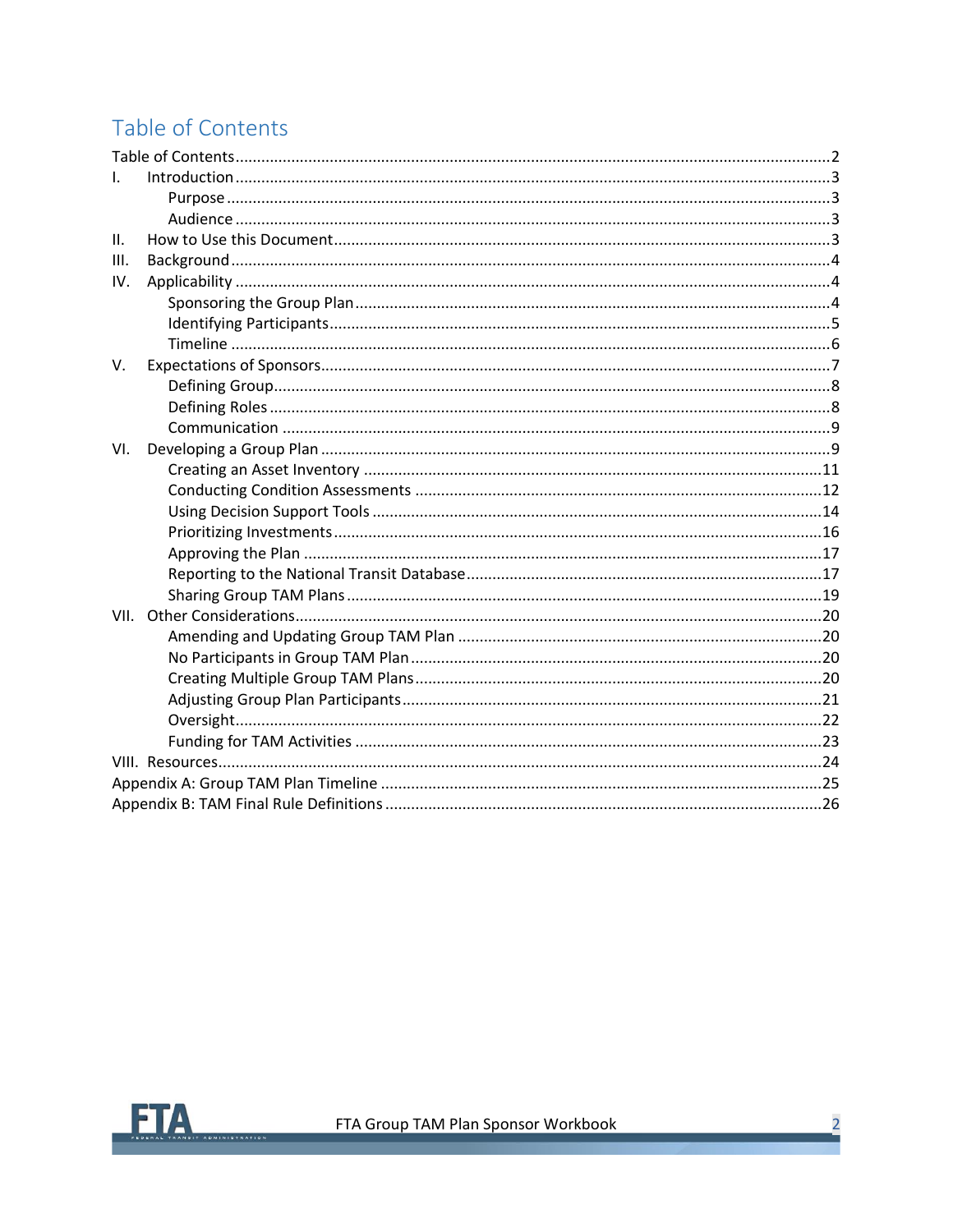# <span id="page-2-0"></span>I. Introduction

#### <span id="page-2-1"></span>Purpose

This document provides a consolidated list of activities, considerations, suggestions, and best practices related to group Transit Asset Management (TAM) plans to assist Group Plan sponsors in developing a Group Plan. Please note that this document is not official guidance.

## <span id="page-2-2"></span>Audience

The primary intended audience for this document is group TAM plan sponsors, whether required or voluntary. Tier II subrecipients, whether or not they choose to participate in a Group Plan, may also find this document useful for understanding Group Plans.

# <span id="page-2-3"></span>II. How to Use this Document

The document is organized by the steps used to create a compliant group TAM plan:

- *Section [III: Background](#page-3-0)*: This section provides a brief overview of the TAM Final Rule and the concept of a Group Plan.
- *Section [IV: Applicability](#page-3-1)*: This section helps readers to understand if they are required to develop a Group Plan and to identify their participants.
- *Section [V: Expectations of Sponsors:](#page-6-0)* This section helps identify who is involved in each element of the Group Plan and offers suggestions on how to make these decisions.
- *Section [VI:](#page-8-1) Developing [a Group Plan:](#page-8-1)* This section deals directly with the elements of a TAM plan and the coordination and reporting responsibilities.
- *Section [VII: Other Considerations](#page-19-0)*: This section highlights unique or less frequent scenarios that sponsors may encounter when developing Group Plans, including funding and oversight considerations.
- *Section [VIII: Resources](#page-23-0)*: This section includes a list of resources that can be useful in developing a Group Plan.

## *A Description of the Four Required Elements of Group TAM Plans*

**Asset Inventory:** A register, repository, or comprehensive list of an agency's assets and specific information about those assets.

**Condition Assessment:** The process of assessing and documenting the condition or residual life of an asset.

**Decision Support Tools**: An analytic process or methodology to: (1) help prioritize projects to improve and maintain the state of good repair of capital assets within a public transportation system, based on available condition data and objective criteria; or, (2) assess financial needs for asset investments over time.

**Investment Prioritization**: A transit provider's ranking of capital projects or programs to achieve or maintain a state of good repair based on financial resources from all sources that a transit provider reasonably anticipates will be available over the TAM plan horizon period.

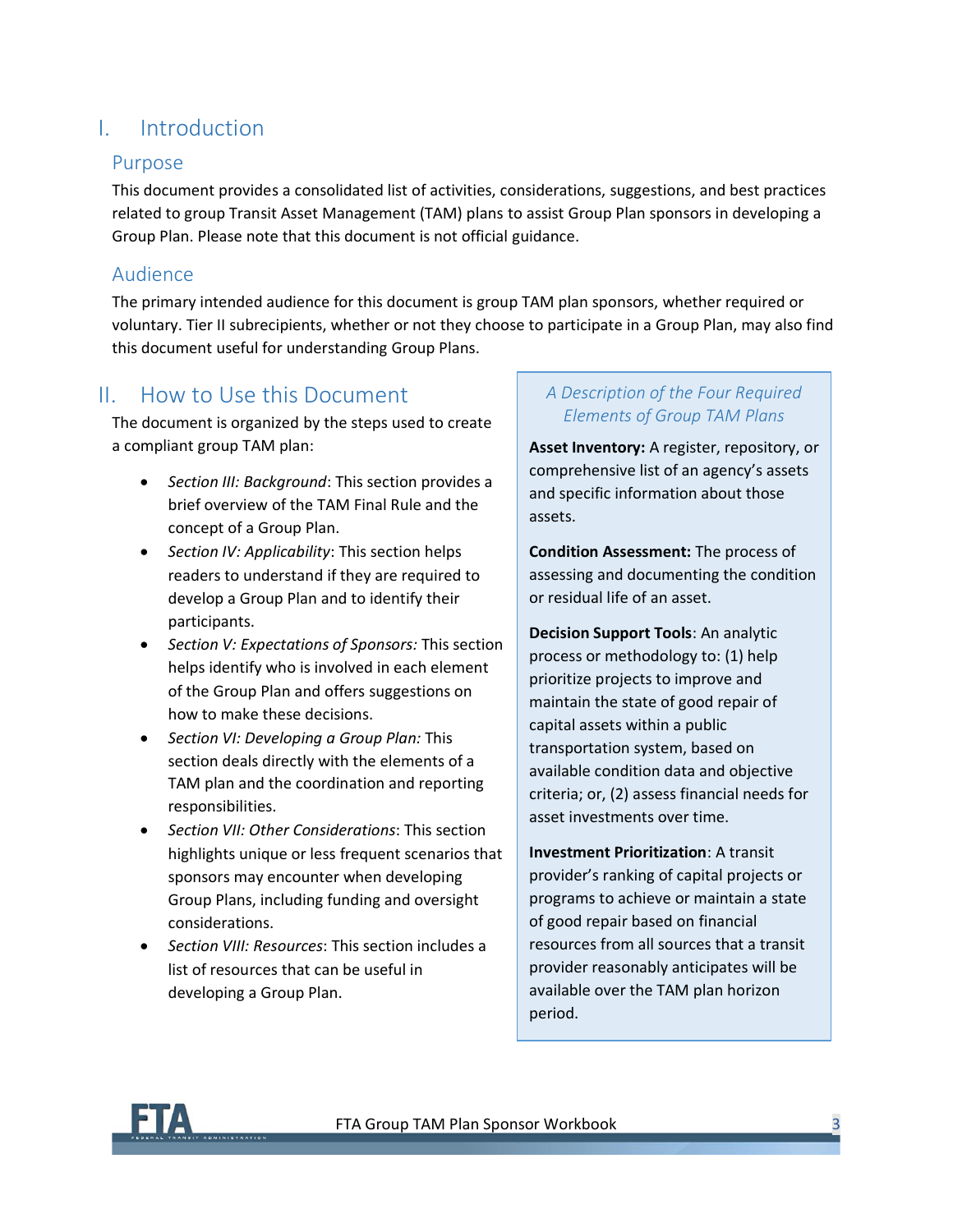# <span id="page-3-0"></span>III. Background

The purpose of the Group Plan option is to reduce the planning and reporting burden on smaller transit agencies from having to develop individual plans and to report to FTA's National Transit Database (NTD) on their own.

The National Transit Asset Management System Final Rule (49 U.S.C. 625) requires that all agencies that receive federal financial assistance under 49 U.S.C. Chapter 53 and own, operate, or manage capital assets used in the provision of public transportation create a TAM plan. Agencies are required to fulfill this requirement through an individual or Group Plan. Group Plans are designed to collect TAM

| <b>Tier I</b>                   | <b>Tier II</b>                       |
|---------------------------------|--------------------------------------|
| Operates rail                   | Subrecipient of 5311 funds           |
| OR                              | OR                                   |
| $\geq$ 101 vehicles across all  | American Indian Tribe                |
| fixed route modes               | OR                                   |
| OR                              | $\leq$ 100 vehicles across all fixed |
| $\geq$ 101 vehicles in one non- | route modes                          |
| fixed route mode                | OR                                   |
|                                 | $\leq$ 100 vehicles in one non-fixed |
|                                 | route mode                           |

information about groups (typically smaller subrecipients of 5311 or 5310 grant programs) that do not have a direct financial relationship with FTA.

Tier I and Tier II providers have different requirements when developing a TAM plan. To identify Tier I and Tier II providers, refer to Figure 1. Note that if an agency exclusively receives rural program formula funds (section 5311), it is a Tier II agency. Each Tier I agency (typically larger fleets and/or those that provide rail

*Figure 1: Defining Tier I and Tier II Providers*

service) is required to develop an individual TAM plan with all nine elements,<sup>1</sup> while Group Plans and individual Tier II plans require just four elements. For regulation language and information on whether your agency is a Tier I or Tier II provider, see the FTA checklist [Am I a Tier](https://www.transit.dot.gov/TAM/gettingstarted/TierI-II_workflow) I or Tier II Agency? For more information on general TAM plan requirements, see FTA's [TAM Plan web page](https://www.transit.dot.gov/TAM/TAMPlans) and [Final Rule Fact Sheet.](https://www.transit.dot.gov/TAM/rulemaking/finalrulefactsheet) For a list of TAM-related terms and their definitions per the Final Rule, see Appendix B.

# <span id="page-3-1"></span>IV. Applicability

## <span id="page-3-2"></span>Sponsoring the Group Plan

Group Plan sponsors include direct or designated recipients of section 5311, 5307, and 5310 funds with at least one subrecipient that is a provider of public transportation. State Departments of Transportation (State DOTs) are the most common sponsors, but Metropolitan Planning Organizations (MPOs) or transit agencies can also sponsor Group Plans. To determine

#### *Typical Sponsor Agencies*

- State DOT
- MPO
- Tier I agency
- Tier II direct recipient
- American Indian Tribe
- Other (e.g. designated recipients)

<sup>1</sup> Tier I agencies are also required to include the elements: TAM & SGR Policy, Implementation Strategy, Key List of Annual Activities, Identification of Resources, and Evaluation Plan.

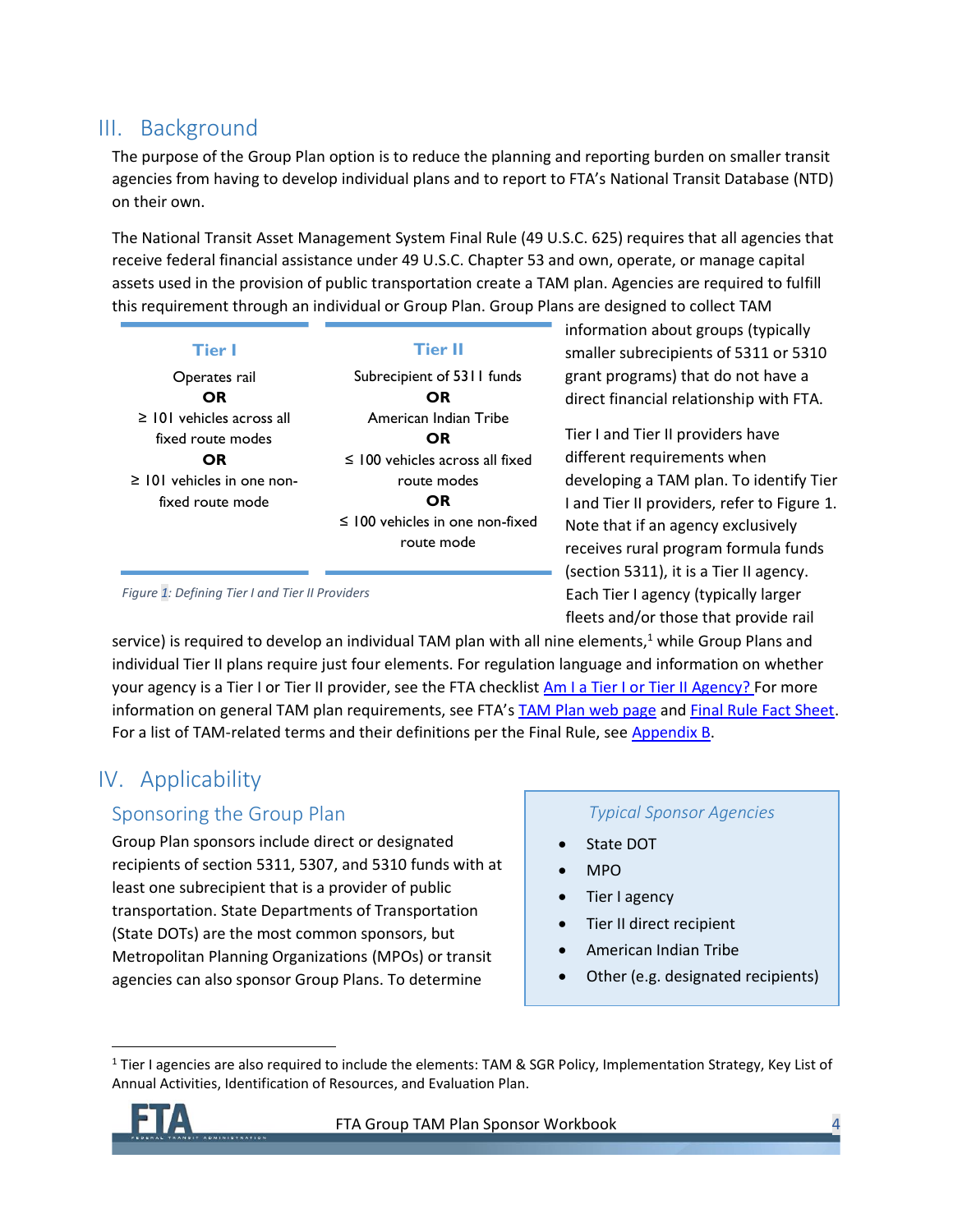whether your agency is required to be a sponsor, use the FTA checklist Am I required to be a Group TAM [Plan Sponsor?](https://www.transit.dot.gov/TAM/gettingstarted/Sponsor_workflow)

## <span id="page-4-0"></span>Identifying Participants

Sponsors must guarantee the option to participate in a Group Plan to applicable Tier II transit agencies that do not also receive 5307 funds. Sponsors should proactively reach out to these subrecipients to determine whether they plan to participate in the sponsor's Group Plan. If the subrecipient does not plan to participate, they must "opt-out" in writing and notify the sponsor as to how they will meet their TAM plan requirements, either by participating in a different Group Plan or by completing an individual plan. For additional information, see Section [V:](#page-6-0) "Expectation of Sponsors" for a discussion on communication that provides some suggestions of how to ensure appropriate recordkeeping for participants and opt-outs of Group Plans.

While specific policies may not come into discussion until later in the development of the Group Plan, sponsors and participating agencies should make sure that they agree in terms of TAM philosophy, general policies, and roles prior to commitment to participate. It is not always possible to anticipate disagreements regarding policies and philosophy but setting expectations and open communication can help keep goals and responsibilities clear.

The following subsections cover details regarding additional considerations in identifying which types of agencies a sponsor is or is not required to offer participation in their Group Plan.

#### Tribal

Sponsors are not required to solicit participation of American Indian Tribes that receive funding only through section 5311(c), but if the Tribe requests to participate, the sponsor must accept the Tribe into their Group Plan.

Since sponsors may not decline participation from American Indian Tribes, sponsors might decide to include relevant American Indian Tribes in initial communication outreach and scheduling. While this is not required, it will inform these potential participants of the opt-out date and may save the sponsor from having to redevelop parts of the Group Plan, should the Tribe decide to join later.

In some cases, Tribes may decide to join with other tribal groups that have similar interests and experience to complete a Group Plan. In this case, one of the Tribes would serve as the Group Plan sponsor and would report targets for all participants.

#### 5307-funded Subrecipients

Sponsors are not required to solicit participation of subrecipients that also have a direct funding relationship with FTA through section 5307 (Urbanized Area Formula Program).

However, sponsors should be aware that they might receive communication from Tier II direct recipients of section 5307 funds requesting permission to participate. The sponsor can choose to allow such agencies to join. Section VII, "[Other Considerations](#page-19-0)," provides considerations for sponsors when determining whether to accept a request for participation and when considering inviting additional groups into the plan.

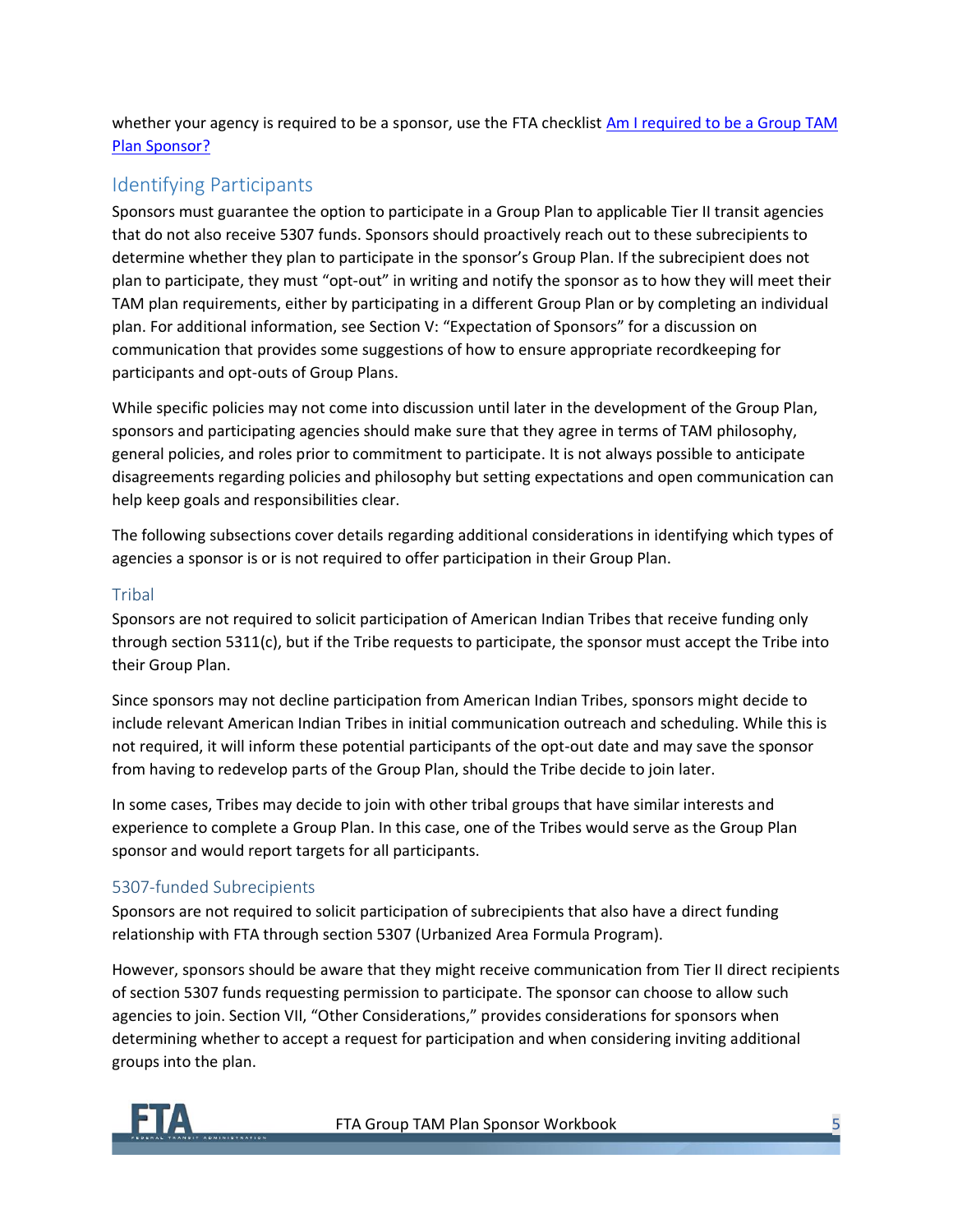#### 5310-funded Subrecipients

Examples of 5310-funded subrecipients (Enhanced Mobility of Seniors & Individuals with Disabilities) that are included in the TAM Rule and require a TAM plan are councils on aging and senior center transportation providers. Section 5310 funding subrecipients that are not operators of *public transportation* are not required to participate in a TAM plan. For example, church vans that receive 5310 funding or other client-based services are not subject to the TAM Rule.

## *Public Transportation Providers (49 USC 5302)*

Public transportation refers to regular, continuing shared-ride surface transportation services that are open to the general public, or are open to a segment of the general public defined by age, disability, or low income.

#### Other Rail or Rubber Tire Services

Other examples of services that are not considered public transportation and therefore do not need to have a TAM Plan include intercity rail or bus; charter, school, and sightseeing services; courtesy shuttle; and intra-terminal or intra- facility shuttle services, such as airport shuttles.<sup>2</sup>

TY

#### Inviting Additional Participants

The Final Rule only requires sponsors to offer participation in their Group Plan to subrecipients. However, they may offer participation to any Tier II operator. Because the Group Plan component of the Final Rule was established to connect participants and sponsors that have a financial relationship, the sponsor should consider the benefits of other potential financial and strategic relationships when inviting additional participants to the plan. For example, a State may choose to invite all Tier II agencies to participate in a single plan to streamline policy discussions and analysis for transit associated with the State Transportation Improvement Plan (STIP).

However, for those agencies without a financial relationship with the sponsor, there may be limited benefits to including them, and doing so may add additional strain on the budget, staff, and timeline. This is particularly true if the potential participant has different needs and priorities than the sponsor and other Group Plan participants. For additional information, see other considerations of including additional participants in a Group Plan under "[Defining Roles](#page-7-1)" in Section [V.](#page-6-0)

## <span id="page-5-0"></span>Timeline

Creating a Group Plan requires coordination and preparation to develop the plan, which may take a significant amount of time depending on plan complexity (e.g. number of subrecipients, data availability, etc.). [Figure 2](#page-6-1) visualizes the cycle for developing, implementing, and updating the plan. A full timeline reference with descriptions of potential actions in each phase is available in Appendix [A: Group TAM](#page-24-0)  [Plan Timeline](#page-24-0)".

<sup>&</sup>lt;sup>2</sup> Paraphrased from Public Transportation definition [49 USC 5302\(14\).](https://www.law.cornell.edu/uscode/text/49/5302)

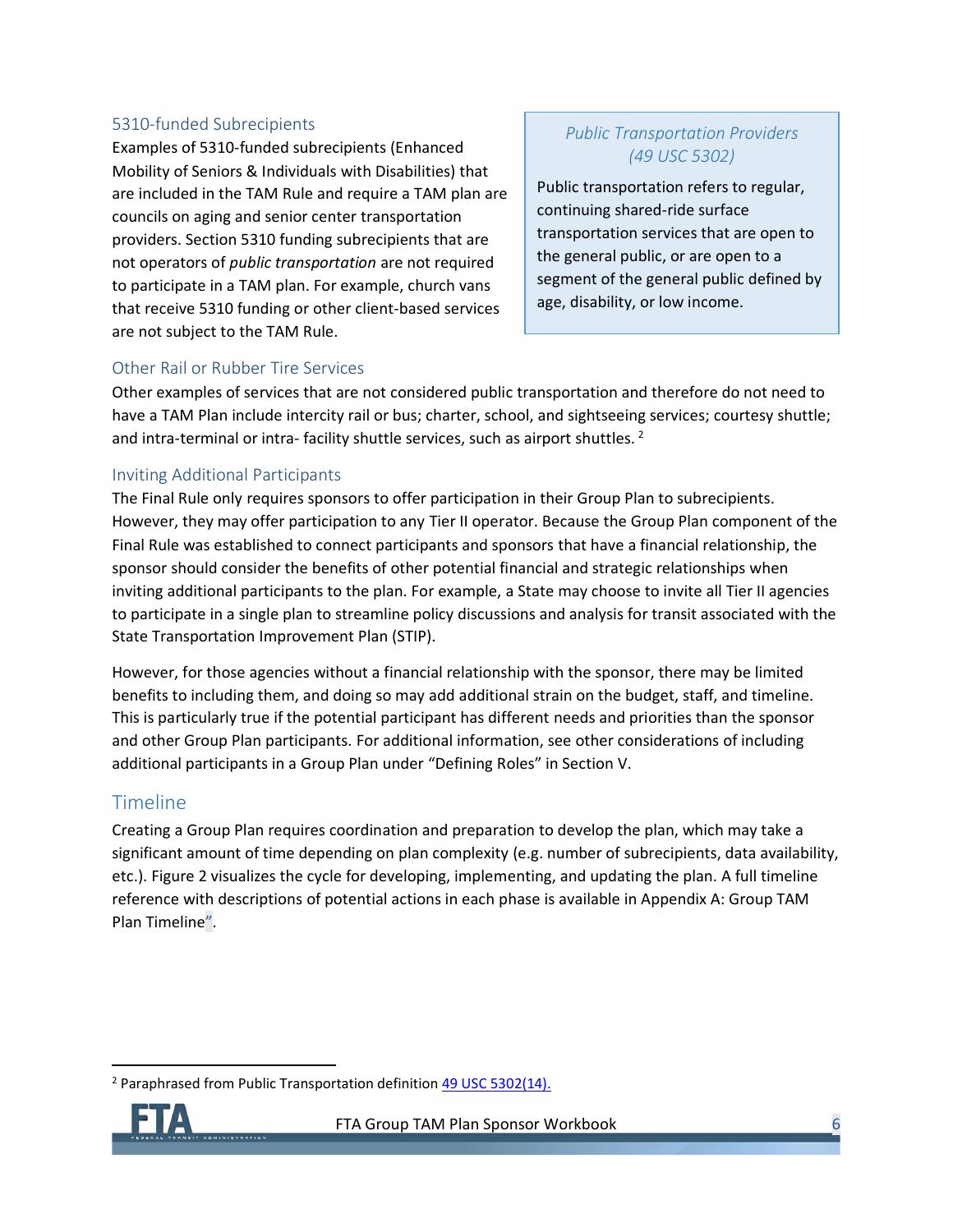

*Figure 2: Phasing of TAM Plan Creation and Related Processes*

<span id="page-6-1"></span>Below is a general description of the phases listed in Figure 2.

#### Scope

Sponsors determine whether they must offer a Group Plan and to whom. They identify and invite eligible participants. They also define the roles and responsibilities for themselves and their participants.

## Collect

Sponsors and participants work together to collect data to create an asset inventory and conduct condition assessments.

## **Create**

Sponsors lead the effort to create the group TAM plan document, which includes the four TAM plan elements: asset inventory, condition assessment, decision support tools, and investment prioritization.

## Concur and Share

Each participants' Accountable Executive approves and signs off on the Group Plan and the sponsor shares the approved Group Plan with stakeholders (i.e. State DOTs and MPOs) and other pertinent organizations.

## Implement and Report

This phase is ongoing since the Group Plan is implemented over a four- year time horizon. Sponsors and participants continuously work toward meeting targets, which are set and reported annually to the National Transit Database. Data collection is also ongoing to maintain an up-to-date asset inventory and condition assessments.

# <span id="page-6-0"></span>V. Expectations of Sponsors

The overarching role of the sponsor is to coordinate and write the Group Plan. Additionally, the sponsor will set performance targets for the group's capital assets and report them, as applicable, to the National Transit Database (NTD). The sponsor will use decision support tools and analytical processes to develop investment prioritization for the group.

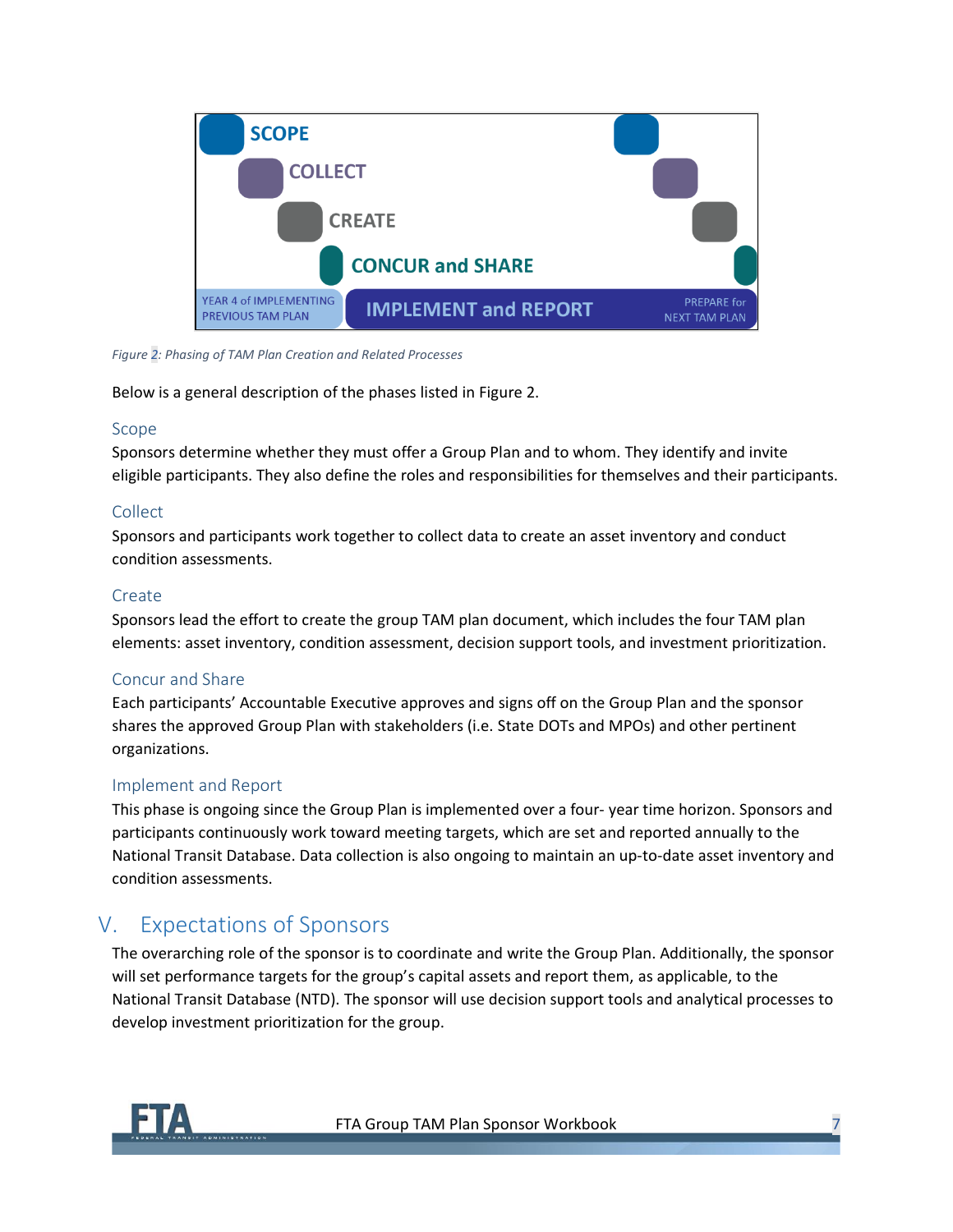## <span id="page-7-0"></span>Defining Group

The sponsor is responsible for the process of coordinating development of and submitting the Group Plan. While sponsors are only required to create one Group Plan, depending on the geography, differences in operations, and the number of participants in the group, it could make more sense to create multiple plans.

## <span id="page-7-1"></span>Defining Roles

Once the sponsor identifies and confirms participation in the Group Plan, the sponsor must consider its expectations and relationship with plan participants.

Although the Group Plan structure takes a top-down approach, how and the extent to which the sponsor shares responsibilities with the participants may vary. The exact relationship between the sponsor and participant in the Group Plan process is a local decision. Each Group Plan sponsor will coordinate with its participants to identify their specific roles and responsibilities in the process.

Group plan participants may vary in the level of data currently available and staff capacity to support a TAM plan. Some may have skills and experience with TAM planning efforts, software, and tools, while other participants may lack the capacity to fulfill some requirements without support. The sponsor should be aware that participants will have a variety of skillsets and should be prepared to work with each participant regardless of their current capacity for TAM planning efforts.

In some cases, it may be appropriate for the sponsor to have primary responsibility for all aspects of the Group Plan while in other cases the participants may want to

#### *Accountable Executive*

Each participant will have an Accountable Executive responsible for approving the group TAM plan. The agency identifies their Accountable Executive, which is not required to be a new position. In some cases, the Accountable Executive may be the same individual that certifies the NTD report.

While the Accountable Executive is ultimately responsible for the agency's TAM plan, other staff should be involved in the day-to-day development and implementation of the TAM plan. In some agencies, one staff person may be responsible for coordinating all aspects of TAM planning with the Group Plan sponsor. In other agencies, staff from throughout the organization will provide their technical expertise. In small agencies where resources are limited, the Accountable Executive may assume more of the day-to-day responsibilities.

share responsibility. The sponsor should define the procedures for its participants, including when and what kind of information will be collected and the extent to which each agency's Accountable Executive and other points of contact will be involved.

For example, a State DOT with strong leadership and resources may want to conduct condition assessments for its participants, whereas a more decentralized State DOT may only collect the asset data, requiring each participant to conduct the condition assessments individually. Agency capacity, funding availability, existing data streams, and geographical or staffing concerns, among others, could influence the approach taken by a State DOT. Some considerations for determining what approach a sponsor may take include desired consistency of data collection, availability of standards and data

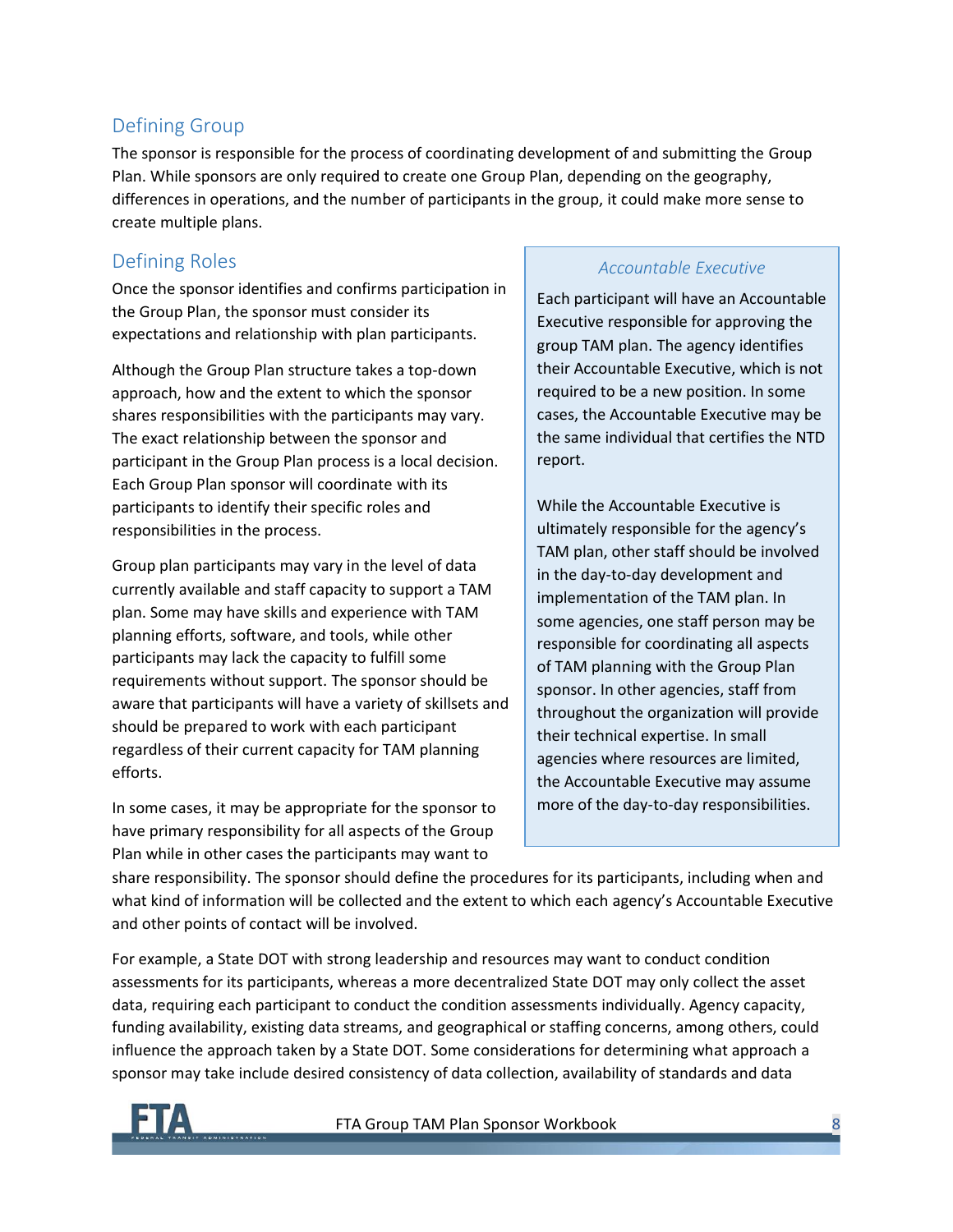repositories for participants, existing data availability, and how the sponsor intends to use the data once collected.

## <span id="page-8-0"></span>Communication

Communication between sponsors and participants is critical to Group Plan success. While the exact relationship between sponsors and participants is a local decision, sponsors should initiate and prepare a clear structure of communication for the participants and document this communication structure in their plan. Sponsors may want to include a way for participants to provide feedback to the sponsor and a plan to handle disagreements. It is recommended that the sponsor communicate to its potential participants a schedule for Group Plan development, which clearly identifies the opt-out date in advance of the next TAM plan due date. Sponsors should set a timeframe for participants to give notice of opting out, such as 12 months, or whatever the appropriate timeframe established by the sponsor agency to meet planning and capital deadlines. A long lead-time might be necessary to assure sufficient time for both the participants and the sponsor to collect and verify data and perform analysis by the required TAM plan deadlines. It is important that throughout the process the sponsor initiates, maintains, and documents communication with the participants of the Group Plan.

While collaboration with participants is an overarching responsibility, it is ultimately up to the sponsor to decide, develop, and communicate:

- Eligibility for participation in the Group Plan;
- Plans, timeline, and deadlines for TAM plan development;
- Data needs and formats from agencies;
- Procedures for having policy discussions;
- Plans for setting targets and prioritizing investments;
- Thresholds for amending the TAM plan;
- Thresholds for a TAM plan update;
- Coordination with planning organizations; and,
- Expectations for the process of opting out.

# <span id="page-8-1"></span>VI. Developing a Group Plan

The [Transit Asset Management Guide](https://www.transit.dot.gov/research-innovation/transit-asset-management-guide-fta-report-no-0098) and [Asset Management Guide for Small Providers](https://www.transit.dot.gov/regulations-and-guidance/asset-management/asset-management-guide-small-providers-fta-report-no-0092) discuss the components of good asset management practices including the four Group Plan elements, in detail. This section discusses considerations of each step chronologically, and focuses on the components of these elements as they relate specifically to Group Plans. The numbered elements in this section correspond with TAM plan elements required to be in Group Plans. The roles of sponsors and participants will vary between each plan and element, and are a local decision. In some cases, participants in the same plan may even have differing levels of responsibility based on each agency's sophistication and available resources. The table below offers a general idea of the sponsor and participant efforts for each of the four required elements of the plan.

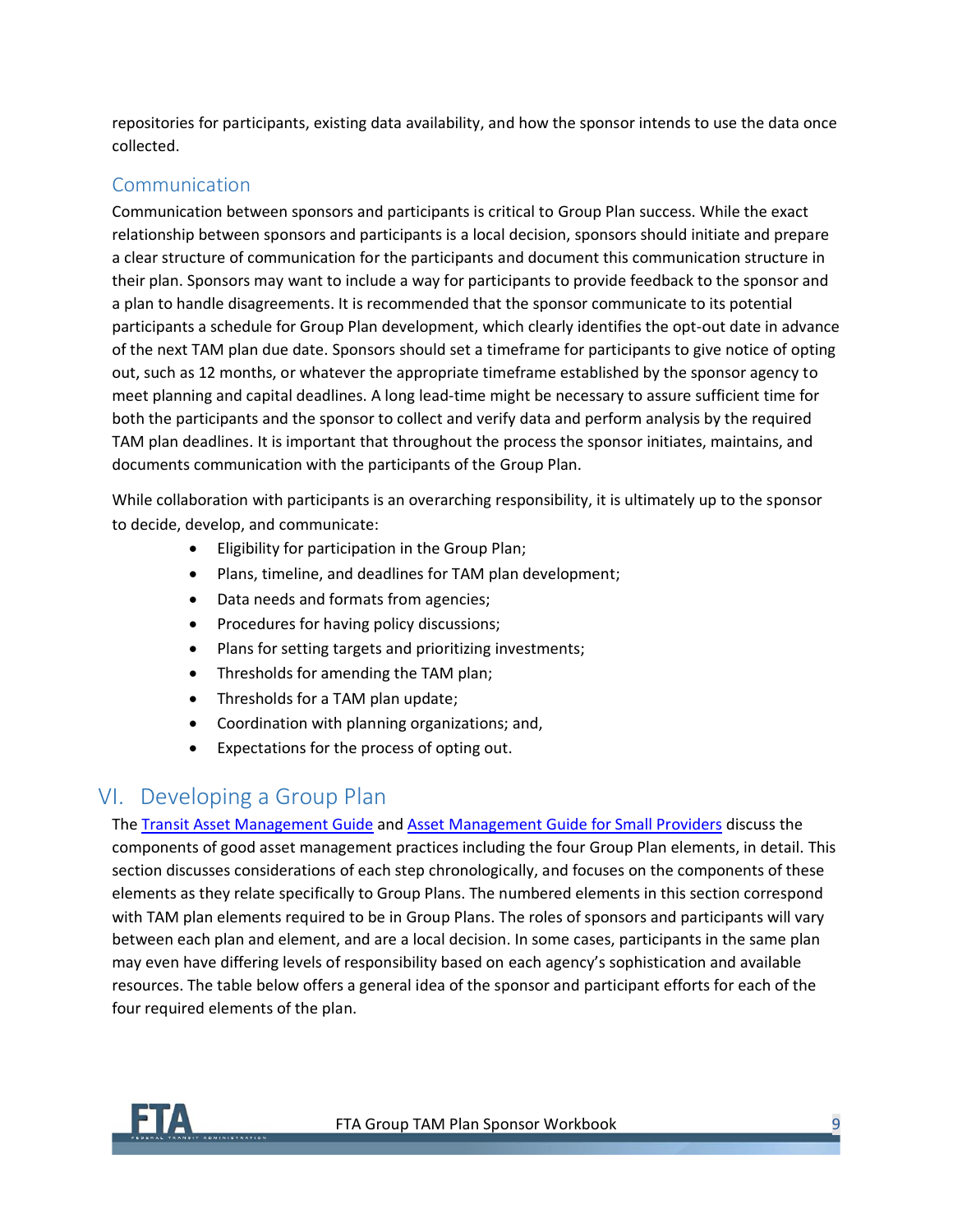#### *Table 1: Example Sponsor and Participant Roles in Group Plan Development*

| Element                          | Sponsor                                                                                                                                                                                                                                       | Participant                                                                                                                                                                                                                                           |
|----------------------------------|-----------------------------------------------------------------------------------------------------------------------------------------------------------------------------------------------------------------------------------------------|-------------------------------------------------------------------------------------------------------------------------------------------------------------------------------------------------------------------------------------------------------|
| Overarching                      | Write plan<br>$\bullet$                                                                                                                                                                                                                       | Support plan<br>$\bullet$<br>Accountable Executive approves<br>plan                                                                                                                                                                                   |
| Asset<br>Inventory               | Coordinate consolidation<br>$\bullet$<br>Develop/modify database or<br>$\bullet$<br>software<br>Define data collection elements and<br>$\bullet$<br>formats                                                                                   | Collect asset data<br>$\bullet$<br>Submit data in format required on<br>$\bullet$<br>schedule                                                                                                                                                         |
| Condition<br>Assessment*         | Define data collection methodology<br>$\bullet$<br>and schedule<br>Manage data (i.e.<br>$\bullet$<br>database/software)<br>Submit data to NTD**<br>$\bullet$                                                                                  | Support/conduct condition<br>$\bullet$<br>assessment<br>Submit data to sponsor in format<br>$\bullet$<br>required on schedule                                                                                                                         |
| Decision<br><b>Support Tools</b> | Share guiding policies including<br>$\bullet$<br>weighting or ranking priorities<br>Develop tools<br>$\bullet$<br>Analyze and interpret data<br>$\bullet$                                                                                     | Communicate goals and needs<br>$\bullet$<br>Provide information to support<br>$\bullet$<br>tool                                                                                                                                                       |
| Investment<br>Prioritization     | Gather additional data<br>$\bullet$<br>Prioritize projects (iterative step)<br>$\bullet$<br>Generate ranked list of projects<br>$\bullet$                                                                                                     | Share info on all funding sources<br>$\bullet$<br>with sponsor<br>Share existing Capital Investment<br>$\bullet$<br>Plans<br>Coordinate with sponsor<br>$\bullet$                                                                                     |
| <b>Annual Target</b><br>Setting  | Coordinate target setting with the<br>$\bullet$<br>participating transit providers'<br>Accountable Executives, to the<br>extent practicable<br>Report targets to NTD<br>$\bullet$                                                             |                                                                                                                                                                                                                                                       |
| Annual<br>Narrative<br>Report    | Develop the Annual Narrative Report<br>$\bullet$<br>Submit narrative to NTD<br>$\bullet$                                                                                                                                                      |                                                                                                                                                                                                                                                       |
| <b>NTD Asset</b><br>Inventory    | For those participants that do not<br>$\bullet$<br>report independently, report basic<br>TAM information including:<br>Agency profile<br>$\circ$<br>Asset inventory<br>$\circ$<br>Facility condition assessment (as<br>$\circ$<br>applicable) | Those participants that report<br>independently to NTD are<br>responsible for reporting basic<br>TAM information including:<br>Agency profile<br>$\circ$<br>Asset inventory<br>$\circ$<br>Facility condition assessment<br>$\circ$<br>(as applicable) |

\*Asset condition assessments can be completed in a variety of ways and are ultimately local decisions made by the Group Plan sponsor.

\*\*For agencies not already directly reporting to the NTD (see NTD Asset Inventory row).

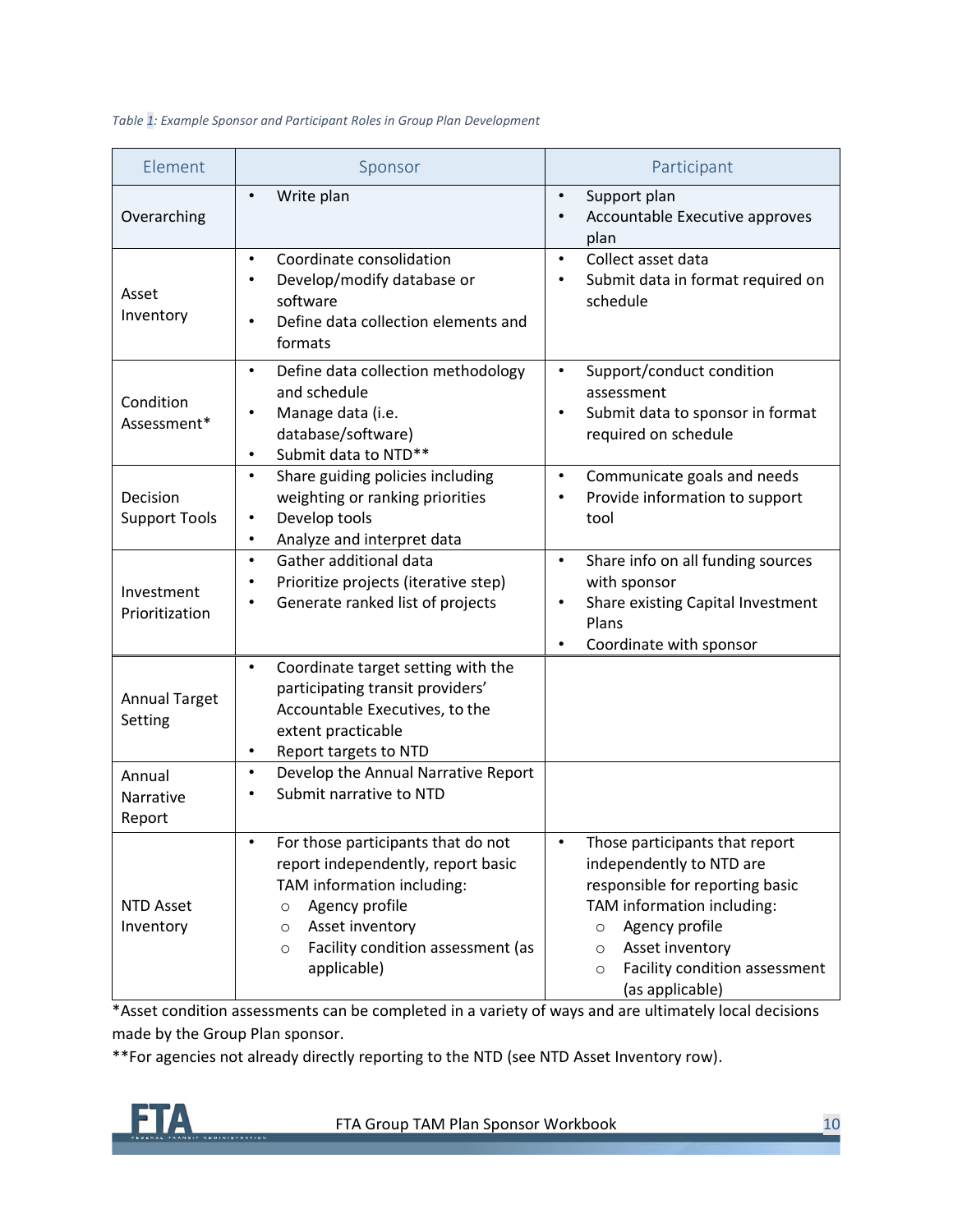## <span id="page-10-0"></span>Creating an Asset Inventory

The asset inventory defines the assets used by all agencies that are participating in the Group Plan. The inventory should include all assets the providers own, as well as third party assets used in the provision of public transportation, broken into three categories: Equipment, Rolling Stock, and Facilities[. Table 2:](#page-10-1) [Example Asset Categories and Classesp](#page-10-1)rovides examples of asset classes within each category.

| <b>Asset Category</b> | <b>Example Asset Class</b>            |  |
|-----------------------|---------------------------------------|--|
|                       | Construction                          |  |
| Equipment             | Service Vehicles                      |  |
|                       | Maintenance                           |  |
|                       | <b>Buses</b>                          |  |
| <b>Rolling Stock</b>  | <b>Ferries</b>                        |  |
|                       | <b>Other Passenger Vehicles</b>       |  |
|                       | <b>Administrative and Maintenance</b> |  |
| <b>Facilities</b>     | Passenger and Parking                 |  |

<span id="page-10-1"></span>*Table 2: Example Asset Categories and Classes*

Although these categories are used for asset inventory and condition assessment, not all participants will have assets in every category. In particular, most Tier II agencies will have relatively limited or no infrastructure assets, and therefore the infrastructure requirements and performance measure will not apply. The asset inventory should be commensurate with the level of detail used in defining the program of capital projects. Group Plan sponsors may determine that additional assets or a more detailed breakdown of assets should be included in the asset inventory, beyond those defined by FTA.

The way assets are identified in the capital plan can affect how assets are reported in the TAM plan. This is most relevant for the equipment category given the \$50,000 threshold that determines if an asset is required to be inventoried. If the participant has a capital line item that has (individually or in a group) equipment assets that value over \$50,000, they will need to be listed as a commensurate item in the Group Plan inventory. For example, if a participant's capital plan lists its purchase of multiple portable vehicle lifts as one line item over \$50,000, then the lifts would be listed as an equipment asset in the inventory in the plan. Alternatively, if each portable vehicle lift is listed as an individual line item under \$50,000, they would not be included in the Group Plan inventory.

The Group Plan has a combined asset inventory. For example, if a Group Plan has four participants, the cutaway vehicles can be grouped together so that all of the agencies' cutaway buses purchased in a given year are listed as one item when considered as part of the Group Plan. However, the Group Plan sponsor may want to inventory these vehicles to a more detailed level for their own records, keeping links to who owns and operates each vehicle, as well as other characteristics about them such as VIN, mileage, and any major maintenance they have received. While the sponsor may aggregate assets in the Group Plan, it is necessary to keep them separate for submittal to NTD, which inventories assets by agency fleet. See additional information in Section [VI:](#page-8-1) "Reporting to NTD".

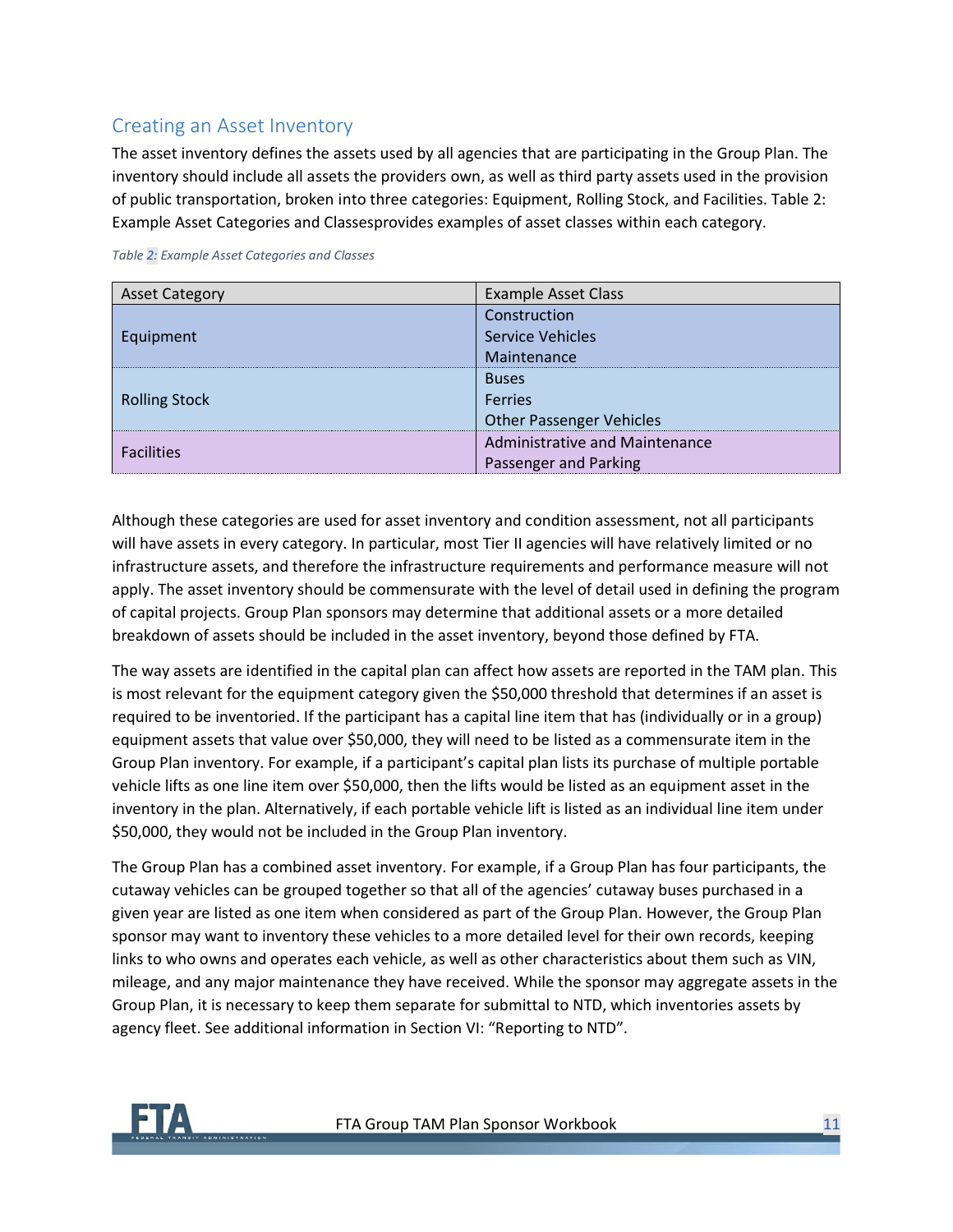Sponsors should ensure that participants understand FTA's reporting requirements for asset inventories and condition assessments. Participants will inventory all assets used in provision of public transportation, but are only required to assess condition on assets for which they have direct capital responsibility. See the responses to [What assets must I include in a TAM asset inventory?](https://www.transit.dot.gov/TAM/gettingstarted/htmlFAQs#Assets) and [What is](https://www.transit.dot.gov/TAM/gettingstarted/FAQsArchive#TAMvNTD)  [the difference between assets in my TAM plan and NTD inventory and targets?](https://www.transit.dot.gov/TAM/gettingstarted/FAQsArchive#TAMvNTD) on the TAM [Frequently](https://www.transit.dot.gov/TAM/gettingstarted/htmlFAQs)  [Asked Questions](https://www.transit.dot.gov/TAM/gettingstarted/htmlFAQs) (FAQs) page for a more detailed description of what needs to be included.

#### Shared Assets

When multiple transportation agencies share a capital asset, each agency is responsible for including the asset in its asset inventory, but the condition assessment only needs to be completed once. The agencies must determine collectively which of them will conduct the condition assessment of that asset and then provide the data to the other agencies. Communication between agencies with shared assets is crucial during the condition assessment phase of the TAM plan, although it may be relatively straightforward if all the agencies are participating in a single Group Plan. In this case, when asset inventories are aggregated, they may be identified as a singular asset within the Group Plan since it does not necessarily link assets to specific participants. However, agencies that share a capital asset must include it in each agency's NTD asset reporting. If facility is a shared asset, each agency should report the same value for the condition assessment. See the response to [What must be reported when a](https://www.transit.dot.gov/TAM/gettingstarted/FAQsArchive#CA_shared_resp)  [facility is shared?](https://www.transit.dot.gov/TAM/gettingstarted/FAQsArchive#CA_shared_resp) on the [TAM FAQs page](https://www.transit.dot.gov/TAM/gettingstarted/htmlFAQs) for more information.

#### Data Collection

Group Plan sponsors should determine what data will be required from participants, and by what mechanism the data will be collected. Since the Group Plan sponsor likely has some financial and oversight relationship with the participants, it may already be tracking at least a subset of the participants' assets.<sup>3</sup> Some participants may already have a robust asset inventory, associated knowledge, and software, while others may not have a cohesive system. The sponsor will need to evaluate each participating agency's abilities and work with them to meet expectations.

Sponsors and participants should discuss data coordination at the beginning of the Group Plan process. They should determine what agencies are doing and what options might work best based on current conditions and planned future needs. Sponsors may consider offering additional assistance to less mature agencies that may not have an asset inventory in order to adhere to the timeline. While it may be time consuming to start a database, the upkeep may not necessarily be as time consuming. Regardless of the mechanism chosen, the sponsor should be able to accurately account for the assets over time. These processes are up to Group Plan sponsors and their participants to determine.

## <span id="page-11-0"></span>Conducting Condition Assessments

TAM plans must include a condition assessment of inventoried assets for which a provider has direct capital responsibility. The condition assessment must generate information at a level of detail sufficient to monitor and predict the performance of the assets and to inform the investment prioritization. While

<sup>&</sup>lt;sup>3</sup> The TAM Group Plan sponsor may be tracking assets purchased by subrecipients that are not participating in the sponsor's Group Plan. The Group Plan will also need to include assets purchased through other funding sources. The sponsor will need to determine a way to track and differentiate assets in these various categories.

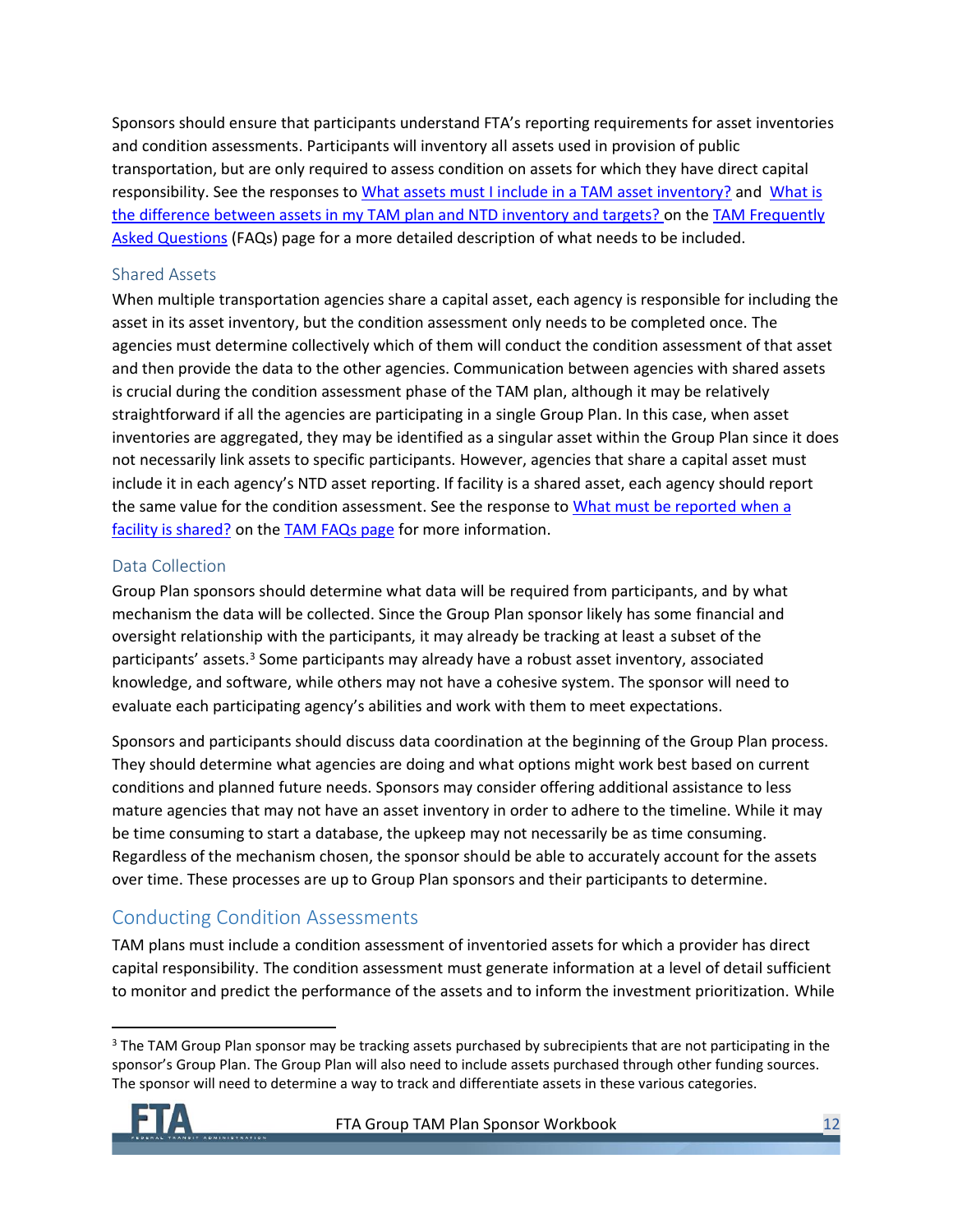TAM plan updates are only required every four years, the plan can be updated or amended if there is a significant, unexpected change to the either asset inventory or an asset's condition that meets the thresholds as described in Section [VII:](#page-19-0) "Other Considerations". Additionally, the Group Plan sponsor will update at least 25 percent of the facility condition data submitted to NTD annually.

#### Defining Condition Assessment Requirements

For facilities, the Group Plan sponsor will need to submit TERM scale-based condition assessments to the NTD. Facility condition data must be fully updated every four years. The sponsor can develop various sampling schemes to address all the group's facilities such as: assessing all of one type of facility each year, or by assessing all facilities at one quarter of the participating agencies each year in four-year cycles. The *[TAM Facility](https://www.transit.dot.gov/regulations-and-guidance/asset-management/tam-facility-performance-measure-reporting-guidebook)  [Performance Measure Reporting Guidebook:](https://www.transit.dot.gov/regulations-and-guidance/asset-management/tam-facility-performance-measure-reporting-guidebook)  [Condition Assessment Calculation](https://www.transit.dot.gov/regulations-and-guidance/asset-management/tam-facility-performance-measure-reporting-guidebook)* provides guidance on how these assessments are to be completed and reported.

For rolling stock and non-revenue service vehicles (equipment), the sponsor will need to submit the age relative to the Useful Life Benchmark (ULB) as the performance measure. The ULB will be reported by fleet, which is typically defined by a set of vehicles purchased together of the same make, model, and year for a given agency. Depending on the differences in operating environments of Group Plan participants, it may make sense to customize ULBs for

#### *Managing Asset Data*

Considerations include:

#### *Storage Method*

- Will the asset and condition data be stored in an existing or a newly procured database, web-interface, shared-access network, or a simple spreadsheet?
- How much time will it take to enter data in the startup phase versus updating data in future years?

#### *Data Ownership*

- What is the cost and who pays it?
- Who owns the data storage mechanism and the data itself?

#### *Associated Policies*

- What is the process for adding or removing assets?
- When is data entered and updated?
- When should old data be archived and how will old data be retrieved?
- How will data be transferred if participants leave the Group Plan?

different fleets within the same class of vehicles. For example, Agency X's 2005 40-foot buses may have a ULB of 15 years, while Agency Y's 2011 40-foot buses may have a ULB of 12 years. While FTA has set the performance measures for rolling stock and non-revenue vehicles (equipment) in terms of age, sponsors may elect to include more robust condition assessments for TAM plans.<sup>4</sup>

FTA only provides methodological guidance on condition assessments for facilities. The sponsor may determine that information beyond the condition data required by NTD is needed to adequately inform investment prioritization and decision-making. In that case, sponsors should go beyond the minimum requirements by identifying and collecting additional condition assessment data to include in the TAM

<sup>&</sup>lt;sup>4</sup> For more information on the Useful Life Benchmark (ULB) and performance measures, see [FTA's ULB Cheat Sheet](https://www.transit.dot.gov/TAM/ULBcheatsheet) and th[e Performance Measures Fact Sheet.](https://www.transit.dot.gov/TAM/FTAOutreachMaterials/perfmsrFS)

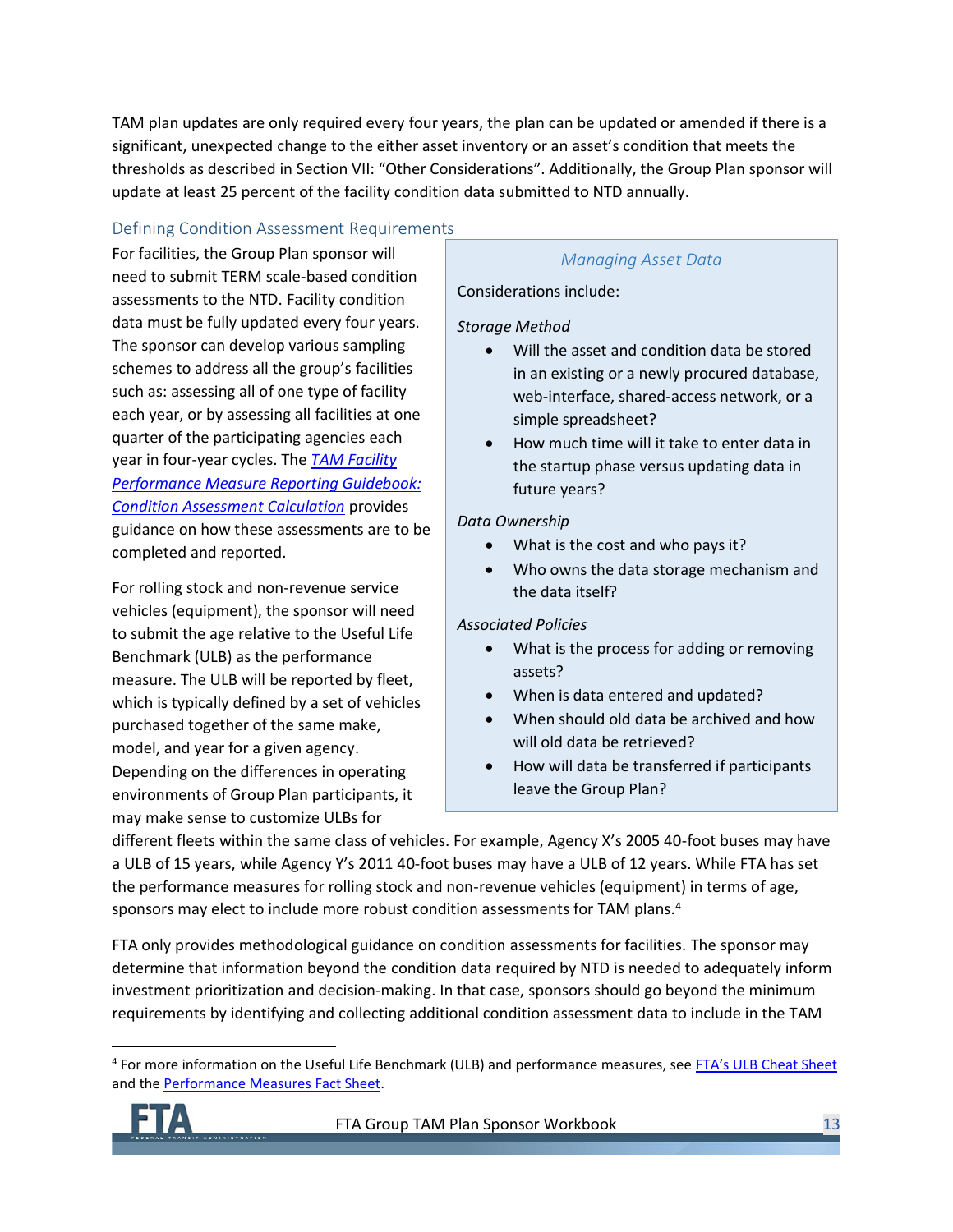plan. For example, an agency may want to document the condition of various components of its rolling stock such as visible wear and tear on a chassis or frequencies of engine failures. Since FTA does not provide specific guidance, sponsors and participants are responsible for determining how to objectively evaluate the condition of assets beyond facilities.

#### Condition Assessment Considerations

The sponsor must make some logistical decisions regarding the condition assessment and should consider the needs and abilities of its participants in the process. The sponsor and participants are free to schedule the assessments in a way that will work best for them as long as their schedule adheres to the reporting requirements.

Choosing who conducts the assessment is a local decision for each sponsor. Sponsors may decide to use one of their own employees, hire a contractor, or leave the responsibility to the participants to use their own employees and resources to conduct all the assessments. These choices may vary based on agencies' internal capacity and resources.

Sponsors must set clear standards on what data to collect and how to do the evaluation to ensure consistency over time and among participants. Since sponsors will not always be the only agency completing assessments, they should provide adequate guidance so that if two people were to evaluate the same asset, they would score them similarly. Since condition assessments are the baseline data used in investment prioritization, it is important to keep the process as objective and consistent as possible.

## <span id="page-13-0"></span>Using Decision Support Tools

Decision support tools are an analytical process or methodology for Group Plan sponsors and participants to understand their underlying asset and condition data. These tools can be specially created for a Group Plan, borrowed from other TAM plans, or modified versions of existing tools to fit a group's needs. Decision support tools should be customized to fit the strategic needs of each Group Plan sponsor and its participants.

A decision support tool interprets data and may be based on software, spreadsheets, or formulas, but it can also be a process or methodology. While Tier II agencies are not explicitly required to include a TAM or state of good repair (SGR) policy in their plans, the decision support tools may consider policies adopted by Group Plan participants to inform and guide investment prioritization and possibly funding decisions, as well as annual target setting.

While the asset inventory and condition assessment components of the Group Plan are more straightforward in terms of the Group Plan sponsor's role in assembling data and ensuring proper interfacing, the decision support tools and investment prioritization components require a more iterative approach between sponsors and their participants. Sponsors are expected to use the decision support tools and analyze and interpret the data, but they will need to collaborate with participants to ensure that they agree regarding the outputs, since ultimately the participating agencies will be responsible for implementing the plan.

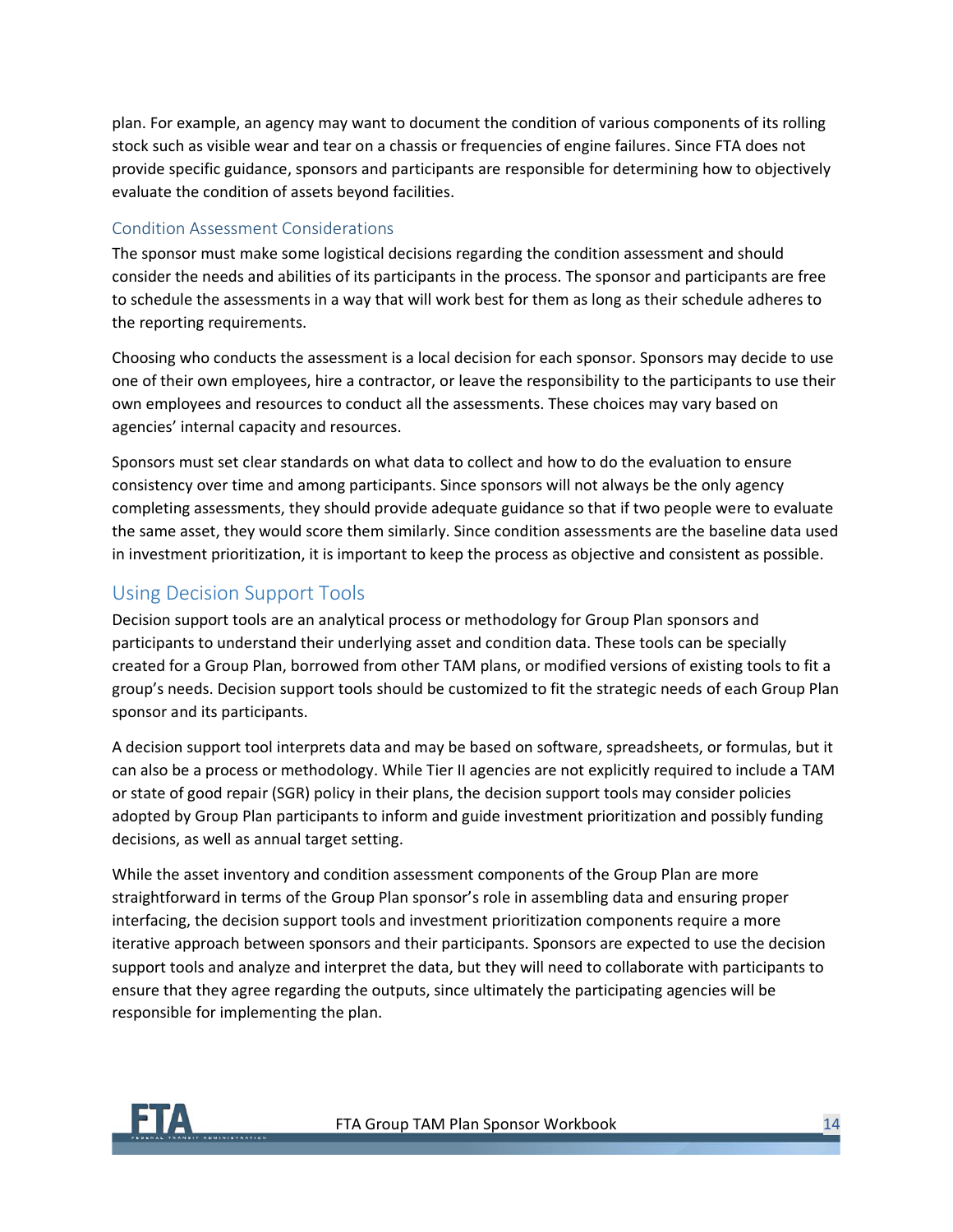### Types of Tools

For a Group Plan sponsor with few participants and a relatively small dataset of assets and conditions, a simple tool based on one or two data fields might suffice. For example, the Group Plan sponsor might organize the vehicle inventory by proximity to each vehicle's ULB to determine the order in which vehicles should be replaced. Some Group Plan sponsors might desire a more customized, comprehensive software solution that collects data and presents it visually in addition to numerically. A Group Plan sponsor might create a weighted formula to understand more nuanced aspects of its participants' assets and asset conditions, such as weighting metrics for vehicle age, mileage, and maintenance strategy. For larger or more advanced Group Plan sponsors and participants, [TERM Lite](https://www.transit.dot.gov/TAM/TERMLite) or other more sophisticated software that can calculate data in multiple dimensions might be more appropriate.

Decision support tools can encompass a wide range of information that sponsors and participants feel is important for making TAM decisions. This data might not necessarily be limited to what was collected through the asset inventories and condition assessments or otherwise available to the TAM plan

#### *Decision Support Tool: Regional Transportation Authority of Northeastern Illinois (RTA) Capital Optimization Support Tool (COST)*

RTA's COST tool is a Microsoft Access-based investment support tool developed through funding from the FTA. Sponsors may find this example useful in developing a decision support tool for their Group Plan, and can find more information about the tool i[n Volume 2 Parts 1 and 2 of the RTA COST Model](https://www.transit.dot.gov/sites/fta.dot.gov/files/docs/RTA_Final_Rpt._COMBINED_TAM_Pilot_Grant_v1.pdf)  ["How to" Guide](https://www.transit.dot.gov/sites/fta.dot.gov/files/docs/RTA_Final_Rpt._COMBINED_TAM_Pilot_Grant_v1.pdf). The COST tool is used to assess or predict each of the following:

- Current size of SGR backlog
- 20-year unconstrained capital reinvestment needs
- The impact of constrained reinvestment on:
	- o SGR backlog
	- o Asset conditions
	- o Proportion of assets in SGR
- How to prioritize reinvestment (rehabilitation and replacement) needs
- How to prioritize proposed expansion and enhancement investments
- The impact of expansion/enhancement investments on:
	- o SGR backlog
	- o Asset conditions
	- o Proportion of assets in SGR

sponsor. For example, in cases where multiple funding streams are involved (Federal, State, local), sponsors will need to collect data on other funding sources from their Group Plan participants and develop a decision support tool that takes all funding sources into account.

All sizes of groups must determine the most effective decision support tools for their unique situations. Decision support tools do not have to be expensive, advanced, or even software-based; the primary goal is to transform collected data and other relevant inputs into information that can be used by the sponsor in prioritizing future investments.

FTA has developed resources to help transit agencies and Group Plan sponsors draft their TAM plans. The [Transit Asset Management PLanning Assistance Template \(TAMPLATE\)](https://www.transit.dot.gov/regulations-and-programs/asset-management/tamplate) is a web-based template for developing TAM Plans according to best practices and in alignment with requirements of the TAM Rule.

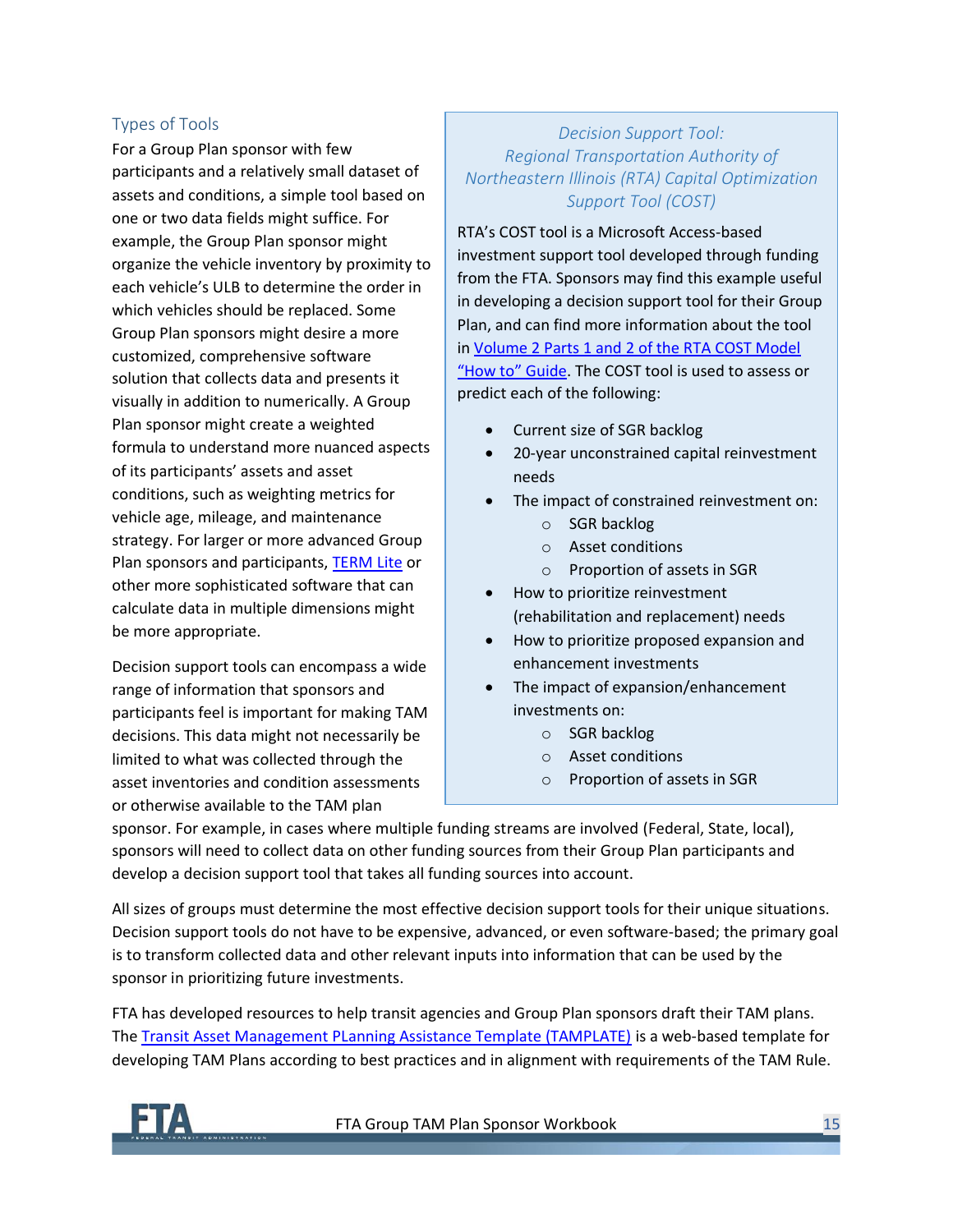The TAMPLATE may be used by any agency type but is meant to be specifically helpful for Group Plan sponsors and Tier II providers that have individual TAM plans. The NTD's Group Plan Summary Tool is an Excel workbook designed to support Metropolitan Planning Organizations (MPOs), Group Plan sponsors, and other transit planning agencies by providing summary statistics and detailed asset inventory information as reported to FTA's NTD. The Group Plan Summary Tool is released annually and the most recent version can be found on NTD's [Data webpage.](https://www.transit.dot.gov/ntd/ntd-data) These are not compliance tools and are meant to provide technical assistance.

## <span id="page-15-0"></span>Prioritizing Investments

While Group Plan sponsors may have created robust datasets and decision support tools, there are financial constraints that limit the action that can be taken toward achieving the desired goals.

The purpose of the investment prioritization section is to link information gained from the asset inventory, condition assessment, and decision support tools to actual investment priorities in support of targets. Investment prioritization needs to be consistent with official or unofficial TAM policies and consider safety and accessibility for all. Agencies are also encouraged to consider weather resiliency. The Group Plan must rank projects to improve or manage the SGR of capital assets in order of priority and anticipated project funding year, and must take into consideration the estimated funding levels from all available sources that the sponsor reasonably expects will be available in each fiscal year during the TAM plan horizon period for each participating agency.

Group Plan sponsors should work with participants to determine the investment priorities and fiscal constraints of the group. Since the sponsor may have different levels of financial involvement with each participant, there will need to be additional data gathering associated with expected funding availability for each participating agency. It is possible that where financial relationships between the Group Plan sponsor and participants exist, funding allocation may be tied to asset conditions and the investment priorities of the sponsor. Where funding is less closely linked, the sponsor should work with the participating agency to incorporate the TAM policies into a funding allocation strategy.

The investment prioritization step is necessarily iterative because there are many tradeoffs to balance when determining the

#### *Example Scenario: Investment Prioritization*

One participant may be able to purchase a new paratransit vehicle for \$70,000, which improves the performance measure for that asset class overall. Meanwhile, another participant may have a 30' bus in a much worse condition. They would need more than the \$70,000 available this year, but could purchase a new 30' bus if the sponsor saves the \$70,000 and adds it to next year's funds. The sponsor must decide how to determine if one participant gets a new van this year versus a different agency getting a new bus next year, and how the relative condition of each asset relates to the performance targets for the group overall. There is no one correct answer, but these are the considerations and tradeoffs a Group Plan sponsor will need to make. Participants should understand and accept the need for tradeoffs when accepting participation in a Group Plan.

optimal priorities for the group. Some of the considerations include the tradeoffs between asset condition and costs of projects, the balancing of funding and needs among diverse participants, the

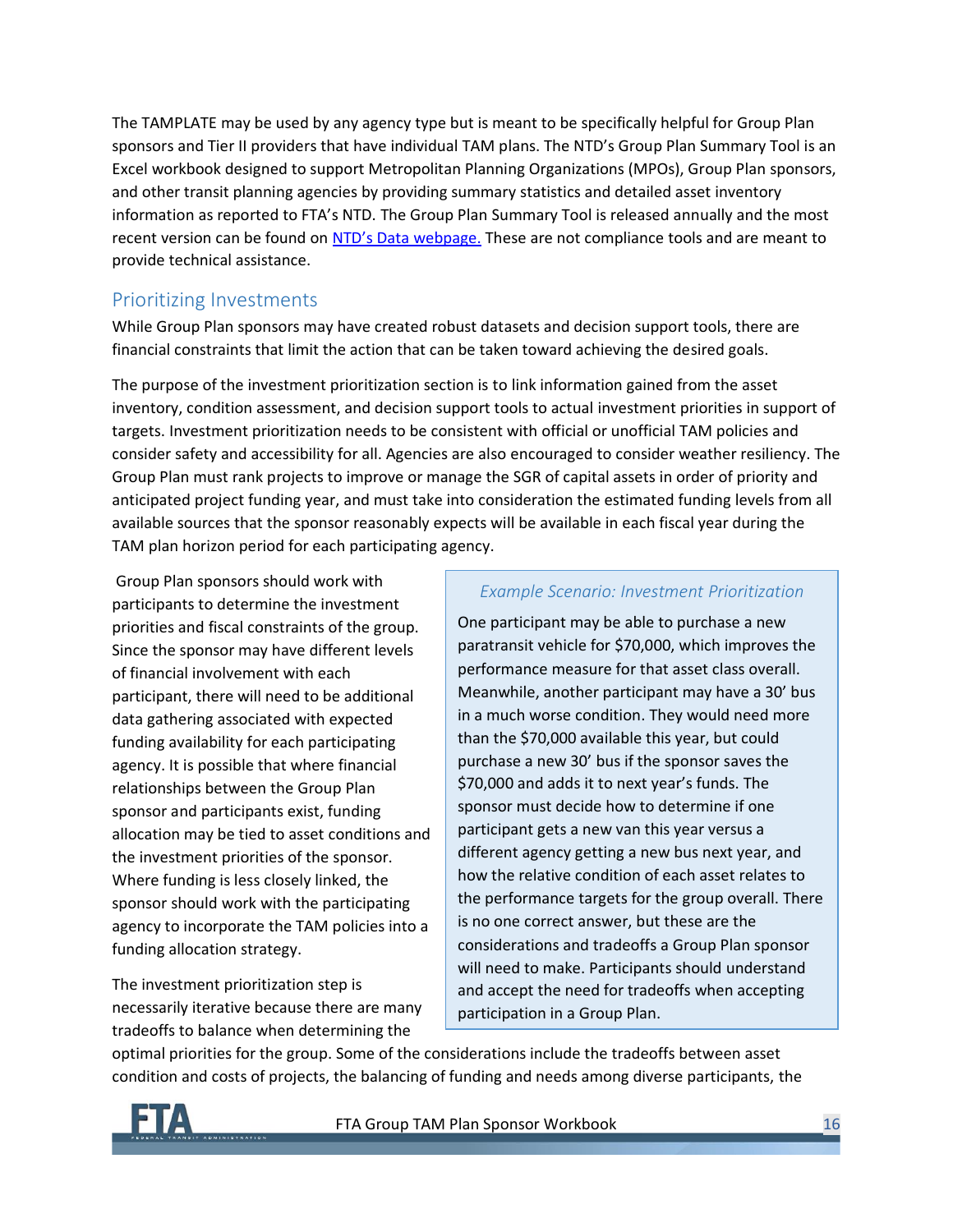balancing of projects or funds among asset categories and classes, and the ability to impact condition of varying assets with the funds available.

#### Outside Funding Sources

Through the investment prioritization process, Group Plan sponsors will need to determine how to identify, understand, and document participants' other sources of funding. Furthermore, sponsors should communicate how these other funding sources will impact the investment prioritization strategies within the Group Plan.

Group Plan sponsors will not necessarily be

#### *Example Scenario: Outside Funding Sources*

One agency may have a local tax, which has allowed them to get 95% of their fleet to a state of good repair, while another agency may only have 40% of their fleet in a state of good repair and have no local tax to support needed repairs. The sponsor, who controls FTA's funds for these agencies, must consider whether to allocate on a per-bus basis or to give additional funds to the second agency to allow them to improve their overall state of good repair.

able to dictate how participants spend funding from a local tax, for example, but sponsors can work with participant agencies to develop investment prioritizations for other funding sources that support TAM policies.

Sponsors may be interested in considering how a participant's outside funds will impact asset condition, and how this may affect the group's overall targets and investment. Group Plan sponsors must consider the interplay between participants' varying funding streams when making decisions on investment prioritization.

## <span id="page-16-0"></span>Approving the Plan

The Accountable Executive of each participating agency is expected to approve the plan and is ultimately responsible for implementation of the plan at the participant agency. While the Group Plan sponsor should collaborate with participants in determining investment prioritization and other TAM decisionmaking, by participating in a Group Plan, a transit provider's Accountable Executive may be required to defer to the decisions of the sponsor regarding prioritization of investments.

The approval process will vary by Group Plan. Sponsors and participants should establish communication expectations and documentation protocols for plan approval.

## <span id="page-16-1"></span>Reporting to the National Transit Database

Currently, recipients of section 5307 funding report 'traditional NTD data,' which includes general financial and operating data, directly to the National Transit Database (NTD). Recipients of 5311 funding may report to NTD directly, or the State may report traditional NTD data on their behalf.

Participation in a Group Plan does not change how agencies report traditional data to NTD, and most current reporters can also report the required TAM data (inventory, condition) to the NTD in the same way. Agencies receiving only 5310 funds from FTA have not historically reported any data to the NTD. Please note if a recipient is a 5310-only subrecipient, the sponsor should carefully review if they are subject to the TAM Rule. Reporting TAM requirements for 5310-only subrecipients is a sponsor

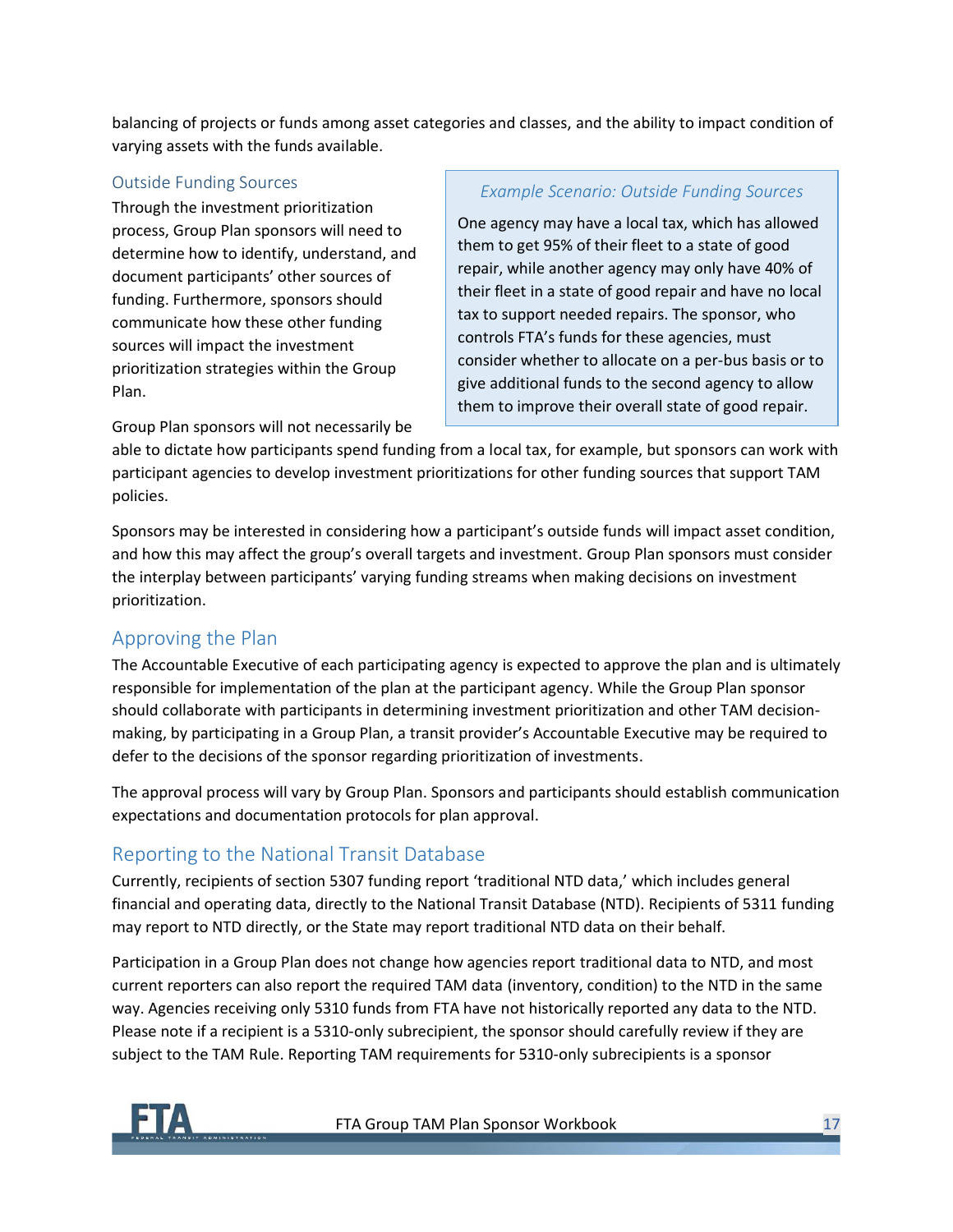responsibility; the sponsor must report inventory and condition data for the 5310-only subrecipients if they have no existing means of reporting to NTD.

#### Inventory and Condition Assessment

Agencies that submit traditional financial and operating data directly to NTD should also submit TAM asset inventory and condition data directly to NTD. The Group Plan sponsor is expected to submit TAM data for their associated 5310 and 5311 agencies, where applicable. If a subrecipient chooses not to participate in their direct recipient's Group Plan, they should expect to complete all TAM-related NTD reporting forms independently.

#### Target Setting

Unlike the asset inventory and condition assessments, which are agency-specific in the NTD, the unified targets for Group Plan participants should be submitted on behalf of all participating agencies by the sponsor. In addition to submitting the targets, Group Plan sponsors need to submit a [narrative report to NTD](https://www.transit.dot.gov/regulations-and-programs/asset-management/ntd-narrative-report-example-format) that provides a description of any change in the condition of its transit systems from the previous year. This report should also describe the progress made during the year to meet the targets forecast for that year.

While Group Plans are completed every four years, targets are set annually. The participant Accountable Executives of the Group Plan do not need to approve the targets submitted annually to NTD by the Group Plan sponsor, though they may be consulted. The Group Plan sponsor and its participants may decide to project annual targets through the entire four-year period covered by

### *Key Expressions for TAM Performance Management*

**Goal:** A broad statement of a desired end condition or outcome; a unique piece of the agency's vision. An example of a goal is to achieve and maintain a state of good repair.

**Metric:** A quantifiable indicator of performance or condition. An example is vehicle miles traveled. This metric could inform a performance measure, such as average accumulated mileage.

**Performance Measure:** An expression based on a metric to assess progress toward meeting established targets. An example of a performance measure is the percent of passenger vans that have met or exceeded their ULB.

**Target:** A quantifiable level of performance or condition, expressed as a numerical value for the measure, to be achieved within a specific time frame. An example of a target is 90% of the performance measure (i.e., % of assets that meet or exceed the ULB).

the Group Plan, or instead they might define broader, goal-based policies, setting more specific targets on an annual basis as the plan is carried out.

Setting unified targets for diverse Group Plan participants may be challenging, particularly when a group has providers with drastically different service types and financial resources. As discussed in "[Conducting](#page-11-0)  [Condition Assessments](#page-11-0)" in Section [IV,](#page-3-1) for rolling stock and equipment, the ULB does not need to be identical for each asset class, but can be set individually for fleets within the class.

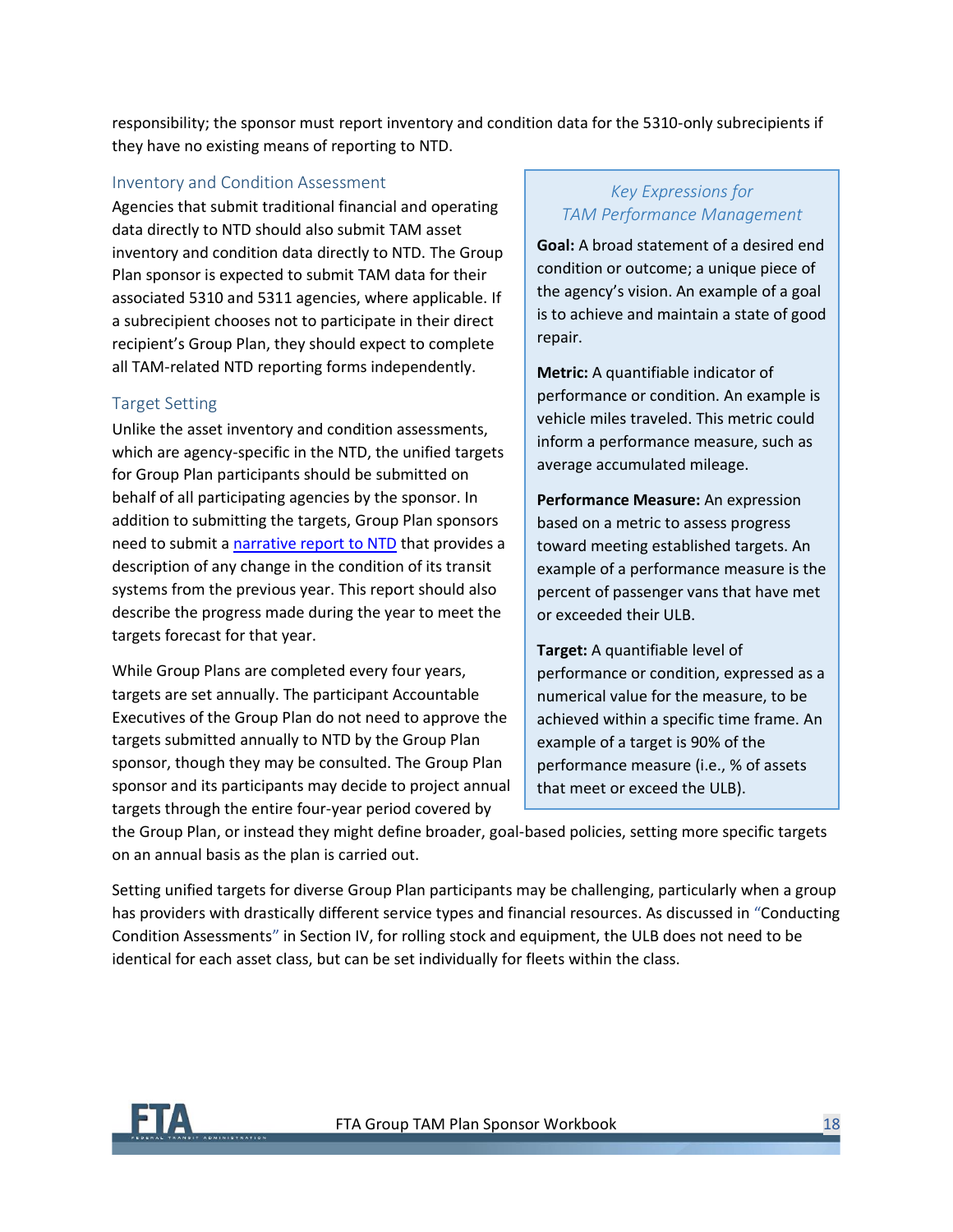

metric  $=$   $\frac{\text{that Meet or Excel ULB}}{\text{Total Number of Vohielos}}$ Number of Vehicles <u>that meet of Exceed OLB</u> (× 100)<br>Total Number of Vehicles

in the Vehicle Class of the Vehicle Class of the Vehicle Class of the Vehicle Class

The metric, percentage of vehicles that have met or exceeded the ULB, is calculated by taking the total number of vehicles that meet or exceed the ULB and dividing by the total number of vehicles in the vehicle class and multiplying by 100. The target is then the projection of that metric for the next fiscal

year. In some cases, this calculation may not be adequate to make meaningful targets, and some sponsors may choose to address this challenge by creating multiple Group Plans. For more information, sponsors may choose to address this enancinge by creat<br>see "[Creating Multiple Group TAM Plans](#page-19-3)" in Sectio[n VII.](#page-19-0) Oloup TAIVI Flatis III.

Because implementing the Group Plan is the responsibility of each participant, the sponsor is not able to guarantee the results of a Group Plan. However, each participant should take actions to support the Group Plan as much as practicable, including working toward target attainment. There are no financial rewards or penalties associated with target attainment.

## <span id="page-18-0"></span>Sharing Group TAM Plans

Transit asset management is one part of larger local, regional, and statewide multimodal transportation planning and funding efforts. Another of the performance management focused rules to come out of MAP-21 and FAST is the Statewide and Nonmetropolitan Transportation Planning and Metropolitan Planning Rule, referred to as the Planning Rule (23 CFR 450, 23 CFR 771, 49 CFR 613). Sponsors should be aware of the following Planning Rule requirements for MPOs and State DOTs, and should be prepared to share the Group Plan with these organizations. See FTA's [website](https://www.transit.dot.gov/performance-based-planning) for links to FTA's Office of Planning and Environment's TAM Fact Sheets and FAQs.

#### Metropolitan Planning Organizations and State Departments of Transportation

In addition to the performance measure targets submitted to NTD, the Planning Rule requires that State DOTs and MPOs establish performance targets that address the performance measures or standards established in the TAM Final Rule for the region for which they are responsible. These targets should be coordinated to the maximum extent practicable with providers of public transportation. MPOs are required to establish performance targets 180 days after the transit agencies establish their performance targets, so it is important that sponsors maintain communication with these groups.

To aid in the MPO and Statewide planning process, the Group Plan sponsor must make the Group Plan, targets, and supporting materials available to the State DOTs and MPOs that program projects for any participants of the Group Plan. 5

#### Other Organizations

Other organizations may also have an interest in reviewing the Group Plan, particularly if they manage funds that will be used for implementing the investment plan. The Group Plan sponsor will determine how to disseminate the Group Plan.

<sup>5</sup> See section 625.53 of TAM Rule.

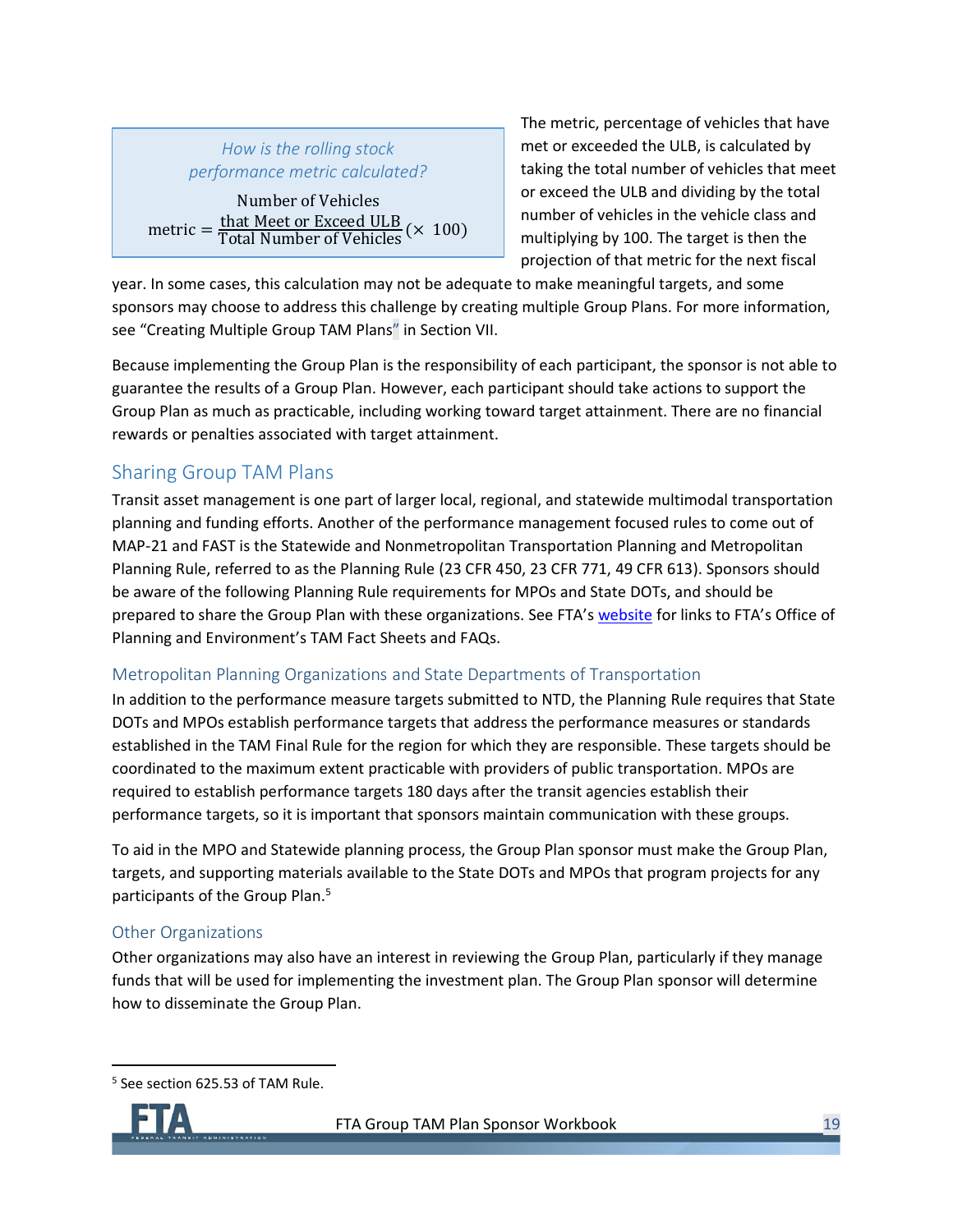# <span id="page-19-0"></span>VII. Other Considerations

## <span id="page-19-1"></span>Amending and Updating Group TAM Plan

A TAM plan is required to be updated every four years. Updates entail revisiting every element of the TAM plan and making necessary changes. In general, agencies are encouraged to align their updates with existing planning and programming processes. A Group Plan sponsor may decide that it is appropriate or necessary to complete a mid-horizon update if there are significant unexpected changes with funding levels, asset conditions, or policies that may reshape the investment prioritization. A natural disaster is an example of an event that could prompt a mid-horizon update, though updating or amending the TAM plan is a local decision that depends on the degree of unexpected change.

Amendments are minor changes made to the Group Plan that don't meet the threshold for a full update of the plan. The difference between what prompts an amendment versus an update is the degree of unexpected change. Each sponsor determines what thresholds prompt an amendment and the amendment process. An example of an action prompting an amendment could be a change in a participants' Accountable Executive, changes in the inventory or condition assessment, or minor changes to the participating agencies' budgets. Amendments are often simple in format: a memo, an email, a list of changes, etc. that are appended to the TAM plan and can later be incorporated into the TAM plan when it is updated. See the FAQ ["What level of change requires a complete TAM plan](https://www.transit.dot.gov/TAM/gettingstarted/htmlFAQs#PlanUpdate)  [update?"](https://www.transit.dot.gov/TAM/gettingstarted/htmlFAQs#PlanUpdate) on the [TAM FAQs page](https://www.transit.dot.gov/TAM/gettingstarted/htmlFAQs) for more information.

## <span id="page-19-2"></span>No Participants in Group TAM Plan

There may be circumstances when all a potential sponsors' subrecipients have opted out or are doing their own individual plans, and a potential sponsor agency does not need to complete a Group Plan on behalf of its subrecipients. In this case, the potential sponsor should document how each of its subrecipients is complying with the TAM Rule and maintain certification documents from its subrecipients that they are complying with FTA requirements, as they may be required to certify on their behalf during the grant making process.

## <span id="page-19-3"></span>Creating Multiple Group TAM Plans

Depending on the unique needs of a Group Plan sponsor and its participants, a sponsor may choose to create multiple Group Plans. For example, a State DOT may choose to create separate Group Plans for its section 5310 and section 5311 subrecipients.

The reasoning for creating separate Group Plans is a local decision that depends on the unique needs of the Group Plan sponsor and its participants. Some considerations when determining whether to create a single Group Plan or multiple Group Plans may include differences in capital needs between different types of providers and regional differences affecting asset management within the same State, among others.

Each Group Plan must meet the standard Group Plan requirements, though some elements may be shared between plans. For example, data gathering and decision support tools might use similar systems or processes between separate Group Plans by the same sponsor.

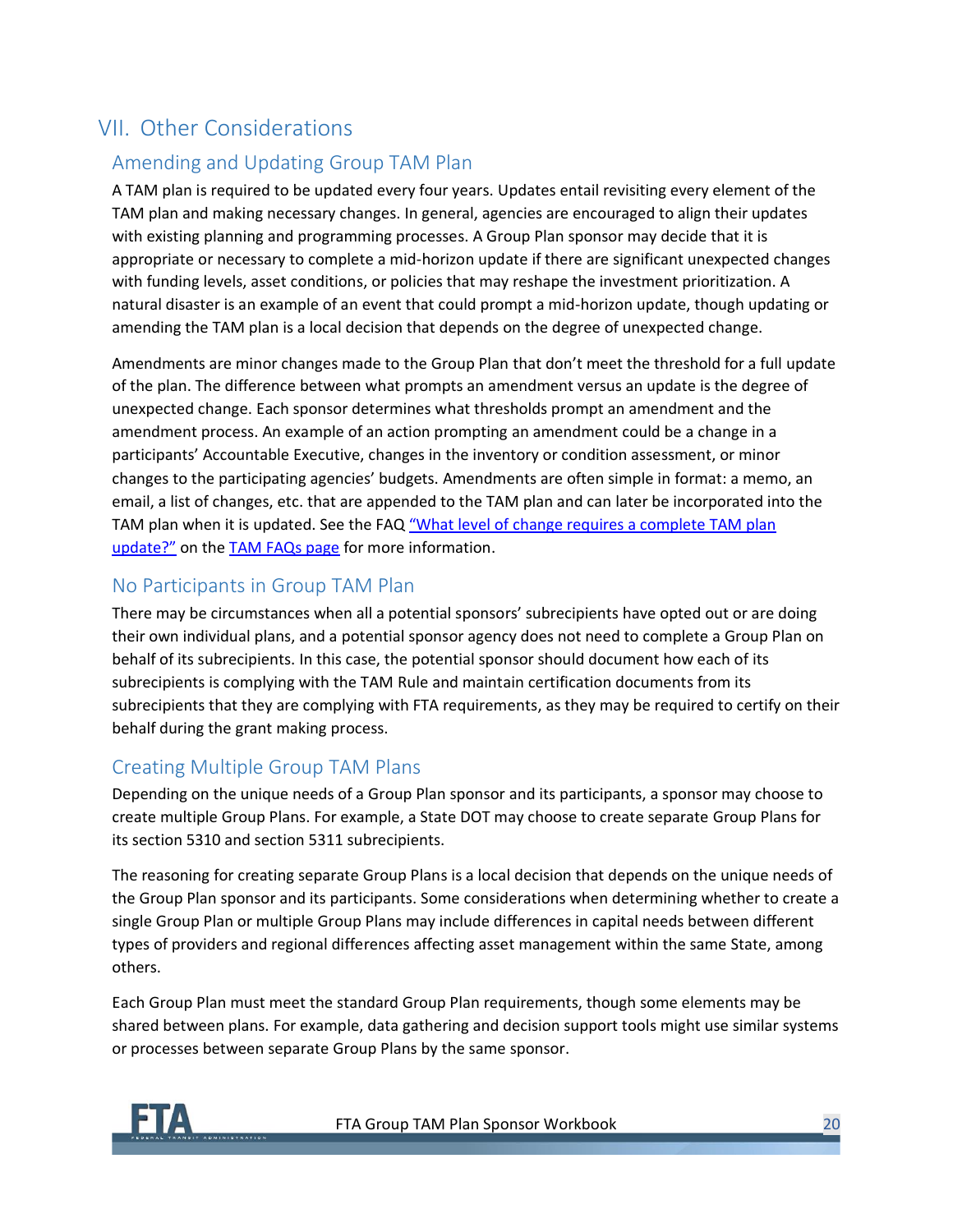## <span id="page-20-0"></span>Adjusting Group Plan Participants

While Group Plans are created at minimum every four years, Group Plan sponsors are required to revisit their plans when there are significant changes. Direct recipients might define a process by which subrecipients provide documentation of opting out or changing Group Plan participation, or might simply require written notification or other communication from a participant.

#### Considerations for Including Optional Participants

As previously discussed, sponsors are only required to include their eligible subrecipients in the Group Plan. However, they may offer participation to any Tier II operator. While there may be financial and strategic relationship benefits to adding additional operators, it may also create additional challenges for creating the plan and managing the inventory.

In some cases, including Tier II agencies with existing robust TAM programs may allow the Group Plan to build on those existing systems and benefit from their experience. Conversely, it may be challenging to set a consistently appropriate level of detail in terms of asset condition assessment or decision support tools if mature agencies have a highly detailed assessment program that less mature agencies may find complicated to implement.

Despite potential benefits from an agency's organizational development or asset management experience, adding a participant whose size or maturity differs greatly from those of the other participating agencies may also pose challenges. Since all assets in a single class are aggregated for target setting, a larger agency may dominate the group's performance measures, and the impacts of TAM to the smaller agencies may be overshadowed by the larger agency. This may also skew the tradeoffs in investment prioritization. For example, an agency with 80 buses may dominate the planning process and targets if the other two or three agencies in a Group Plan have five to 10 buses each. This may be okay if all the agencies are in similar states of good repair, but may cause issues if there are discrepancies between the larger and smaller agencies.

The challenges of agencies with varying sizes or levels of maturity may also occur within a required participant pool. A sponsor may decide to subdivide into more homogenous groups and create multiple Group Plans.

#### Changes in Subrecipients

A Group Plan sponsor might experience a change in participants over the course of a Group Plan. Some examples of when a participant may be added or eliminated from a Group Plan include:

- A new subrecipient receives FTA funding for the first time and needs to be added to the Group Plan.
- A Tier II provider becomes a Tier I provider and needs to complete its own Tier I plan.
- An agency no longer has a financial relationship with FTA once the useful life of all assets funded by FTA is exceeded and therefore doesn't need to participate in a Group Plan.

When there is a significant change in plan participation or included assets, the Group Plan must be amended. Agencies may establish criteria and a standard operating procedure (SOP) for significant changes based on their assets and policies, to ensure consistency in determining when an update versus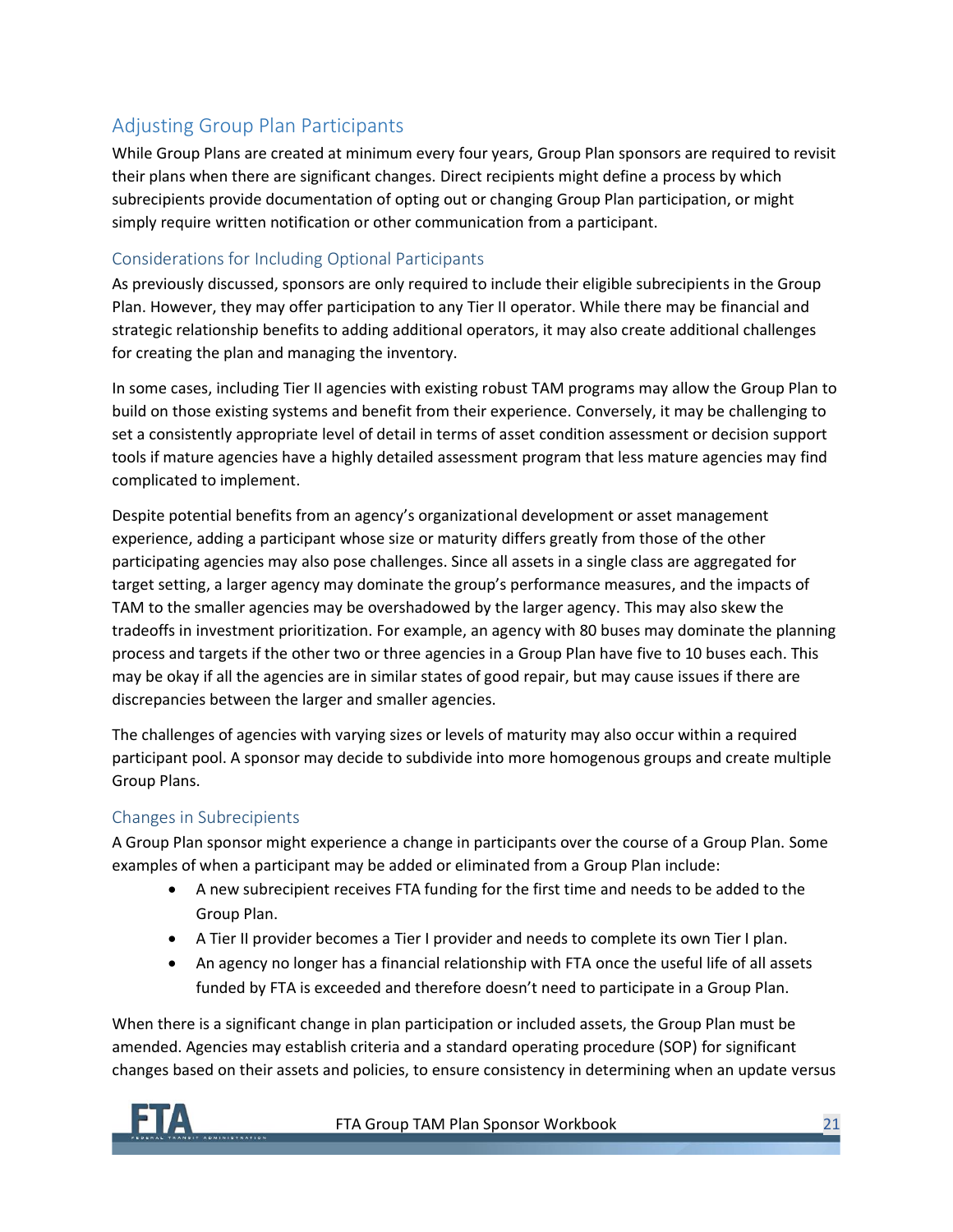an amendment is appropriate. See the FAQ ["What level of change requires a complete TAM plan](https://www.transit.dot.gov/TAM/gettingstarted/htmlFAQs#PlanUpdate)  [update?"](https://www.transit.dot.gov/TAM/gettingstarted/htmlFAQs#PlanUpdate) on the [TAM FAQs page](https://www.transit.dot.gov/TAM/gettingstarted/htmlFAQs) for more information.

#### Participant-initiated Changes

There may be instances when a Group Plan participant chooses to switch Group Plans or create its own TAM plan. These changes should not occur outside of the minimum four-year cycle of creating and revising a Group Plan.

#### Tracking Changes in Participation

In the grant making process, sponsors certify that all subrecipients are compliant with FTA rules and regulations. When participation in a Group Plan is changing, it is important for the sponsor to document and track these changes, to ensure accurate certification. Without proper communication and documentation, direct recipients sponsoring Group Plans might incorrectly identify which subrecipients they are certifying as compliant with TAM requirements.

#### <span id="page-21-0"></span>Oversight

For many Tier II agencies, FTA oversight is completed through the Triennial or State Management Review of their direct recipient. Direct recipients are responsible for confirming that subrecipients have met the TAM Rule requirements. In most cases, a subrecipient will participate in the Group Plan sponsored by the direct recipient. However, in those situations where a subrecipient is not participating in a direct recipient's Group Plan, the direct recipient must maintain accurate documentation and records of the subrecipient's TAM activities for FTA oversight compliance.

#### Certification of Adherence to TAM Rule

Direct recipients certify that they and their subrecipients are compliant with FTA rules and regulations via the certification and assurance process, which occurs annually as part of the grant making process. For TAM, this means certifying that all subrecipients are covered by either the direct recipient's Group Plan, another Group Plan, or their own individual TAM plan.

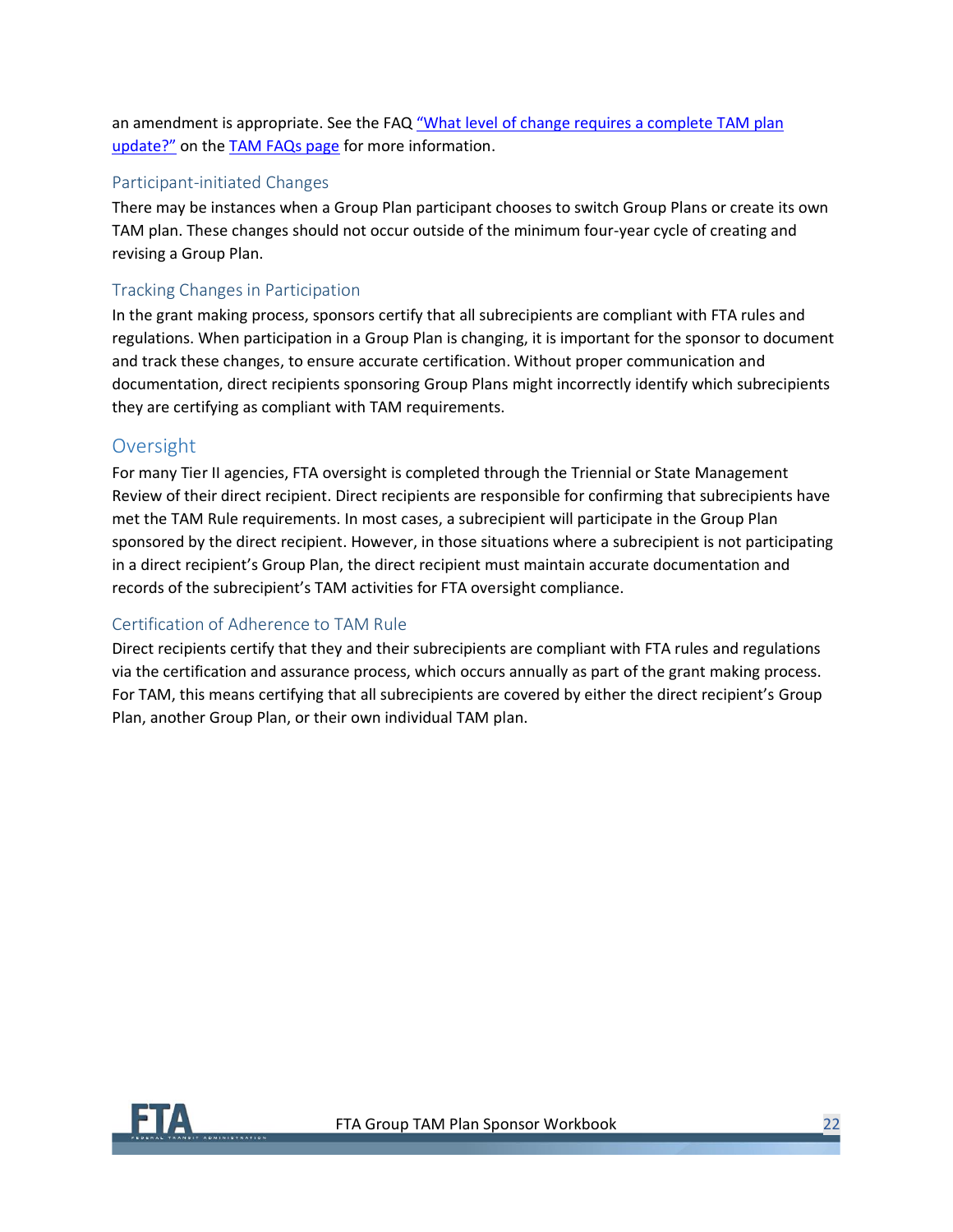A sponsor should have documentation confirming each subrecipient has met the TAM requirements.

The records should include: 1) Accountable Executive signature for optout or approval of Group Plan, 2) proof of a compliant TAM plan for those not participating in the sponsor's Group Plan, and 3) a statement that subrecipient is implementing the TAM plan.

Keeping up-to-date copies of the TAM plans for all subrecipients (group participants and those opting out) is a simple way of ensuring documentation for compliance with the TAM Rule.

#### Subrecipient noncompliance

While every effort must be made by the sponsor to reach full participant approval, there may be occasions where sponsor and participant cannot reach an agreement. If a subrecipient does not engage in the TAM process, direct recipients must document and make FTA aware of their noncompliance. This

#### *Example of Annual Recordkeeping a Direct Recipient could Request from their Subrecipients*

I, Name of the Accountable Executive, confirm that I am the Accountable Executive for Name of Transit Agency.

I certify that my transit agency is in compliance with the TAM Rule.

My agency has met the TAM Plan requirements by

- $\Box$  Participating in a Group Plan sponsored by *Sponsoring Agency*
- $\square$  Completing our own TAM Plan and keeping it up-to-date. I have provided an updated copy of our TAM Plan to *Name of Direct Recipient*

We confirm that we are implementing the TAM plan at our property.

Signed, *Accountable Executive* Dated (Annually)

noncompliance or disapproval of a TAM plan may signal a more focused review of TAM regulations.

Unless a subrecipient has provided written documentation otherwise, the expectation is that they will participate in the Group Plan. If they do not provide the needed data or have their Accountable Executive sign-off on the plan, a subrecipient will be considered non-compliant and may become responsible for developing their own TAM plan and providing their direct recipient certification that they are meeting TAM requirements. The direct recipient should document efforts to engage the subrecipient and then notify FTA. Proper documentation will ensure that the proper parties are held accountable for TAM compliance and that the direct recipient has worked in good faith with their subrecipients.

## <span id="page-22-0"></span>Funding for TAM Activities

FTA has not designated a specific funding source for completing TAM plans. Direct recipients of 5307, 5310, and 5311 are allowed to set aside up to 10 percent of their apportionment for administration and technical assistance, including eligible TAM plan development activities. A sponsor can use these funds in part to pay for staff salaries to develop the Group Plan within the agency or to procure assistance from an outside contractor, in addition to using the set aside for its other administrative responsibilities. It is expected that Group Plan participants will use existing resources to pay for their TAM efforts, including direct staff support or contracting for additional technical support.

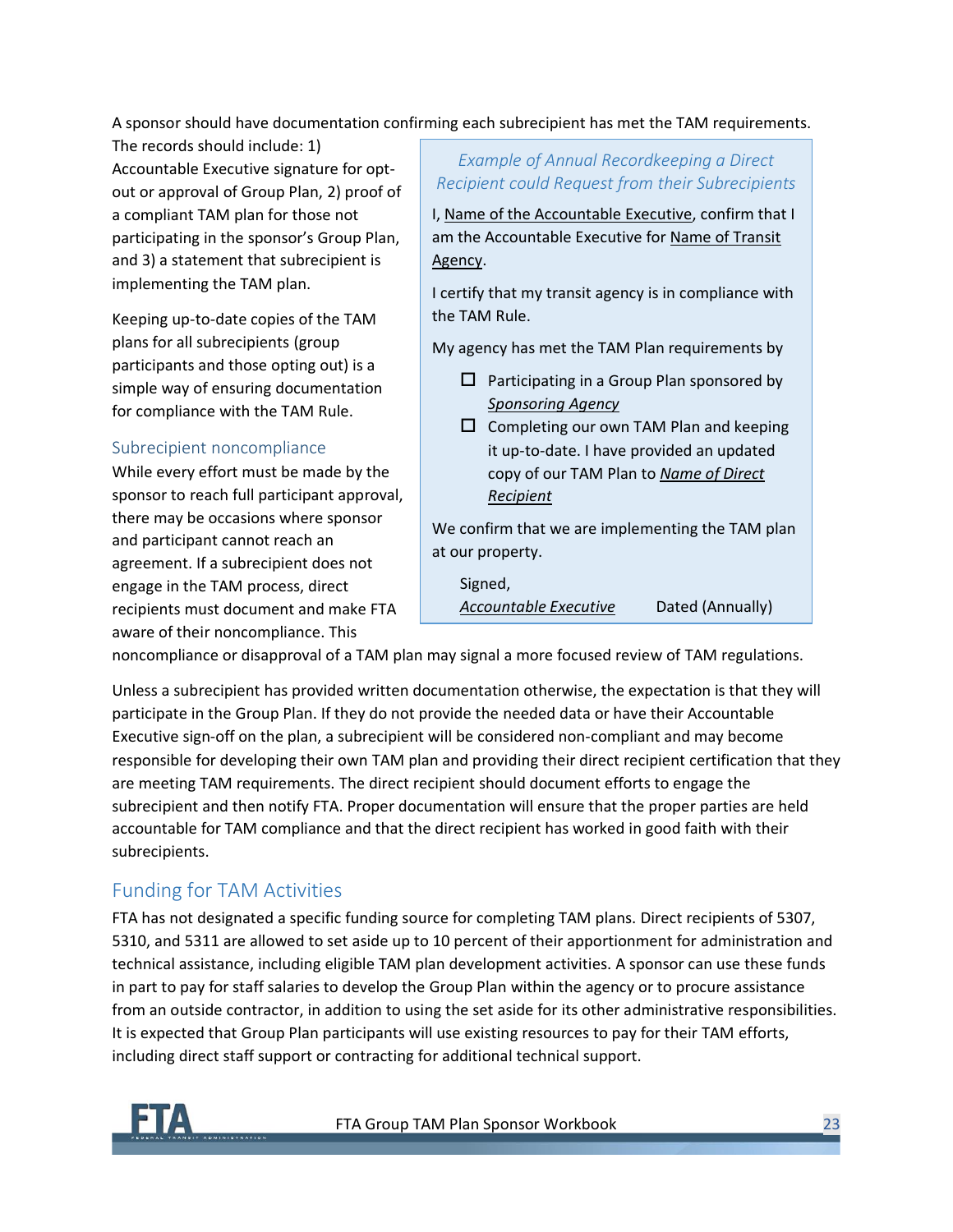# <span id="page-23-0"></span>VIII. Resources

- [TAM Website](https://www.transit.dot.gov/TAM)
- [Transit Asset Management Planning Assistance Template \(TAMPLATE\)](https://www.transit.dot.gov/regulations-and-programs/asset-management/tamplate)
- NTD's Group Plan Summary Tool, annual rep[ort available on NTD's Data webpage](https://www.transit.dot.gov/ntd/ntd-data)
- [Calculating Performance Measures and Setting Targets Training](https://tsi-dot.csod.com/LMS/LoDetails/DetailsLo.aspx?loid=74530611-3dea-4130-b560-3989849c19a4&query=%3Fs%3D1%26q%3D%23q%3Dcalculating%252520performance%252520measures%26s%3D1%26a%3D&back=%2FGlobalSearch%2FSearch.aspx%3Fs%3D1%26q%3D%23q%3Dcalculating%252520performance%252520measures%26s%3D1%26a%3D#t=1)
- [TAM Outreach Materials](https://www.transit.dot.gov/TAM/Outreach)
- [TAM Facilities Performance Measure Reporting Guidebook](https://www.transit.dot.gov/regulations-and-guidance/asset-management/tam-facility-performance-measure-reporting-guidebook)
- [TCRP Report 172: Guidance for Developing a Transit Asset Management Plan](http://www.trb.org/Main/Blurbs/171285.aspx)
- [Am I Required to Be a Group TAM Plan Sponsor?](https://www.transit.dot.gov/TAM/gettingstarted/Sponsor_workflow)
- [Am I Going to Be a Participant in a Group TAM Plan?](https://www.transit.dot.gov/TAM/gettingstarted/GroupPlanParticipant_workflow)
- [Am I in Compliance with](https://www.transit.dot.gov/TAM/gettingstarted/RuleCompliance_workflow) the TAM Final Rule?
- [Am I a Tier I or Tier II Agency?](https://www.transit.dot.gov/TAM/gettingstarted/TierI-II_workflow)

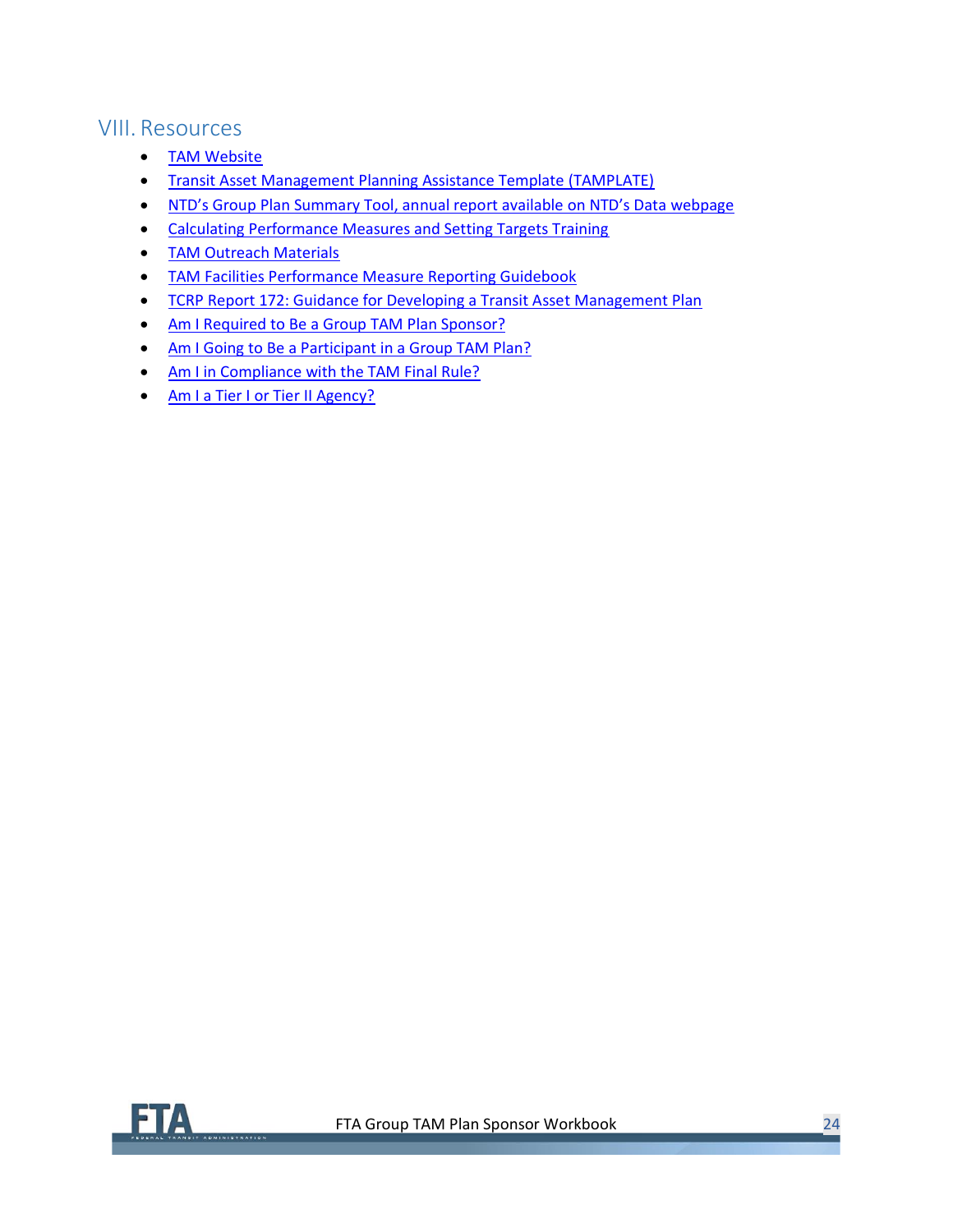# <span id="page-24-0"></span>Appendix A: Group TAM Plan Timeline

This timeline represents the cycle for developing, implementing, and updating the plan. It is an extended visualization of [Figure 2.](#page-6-1)



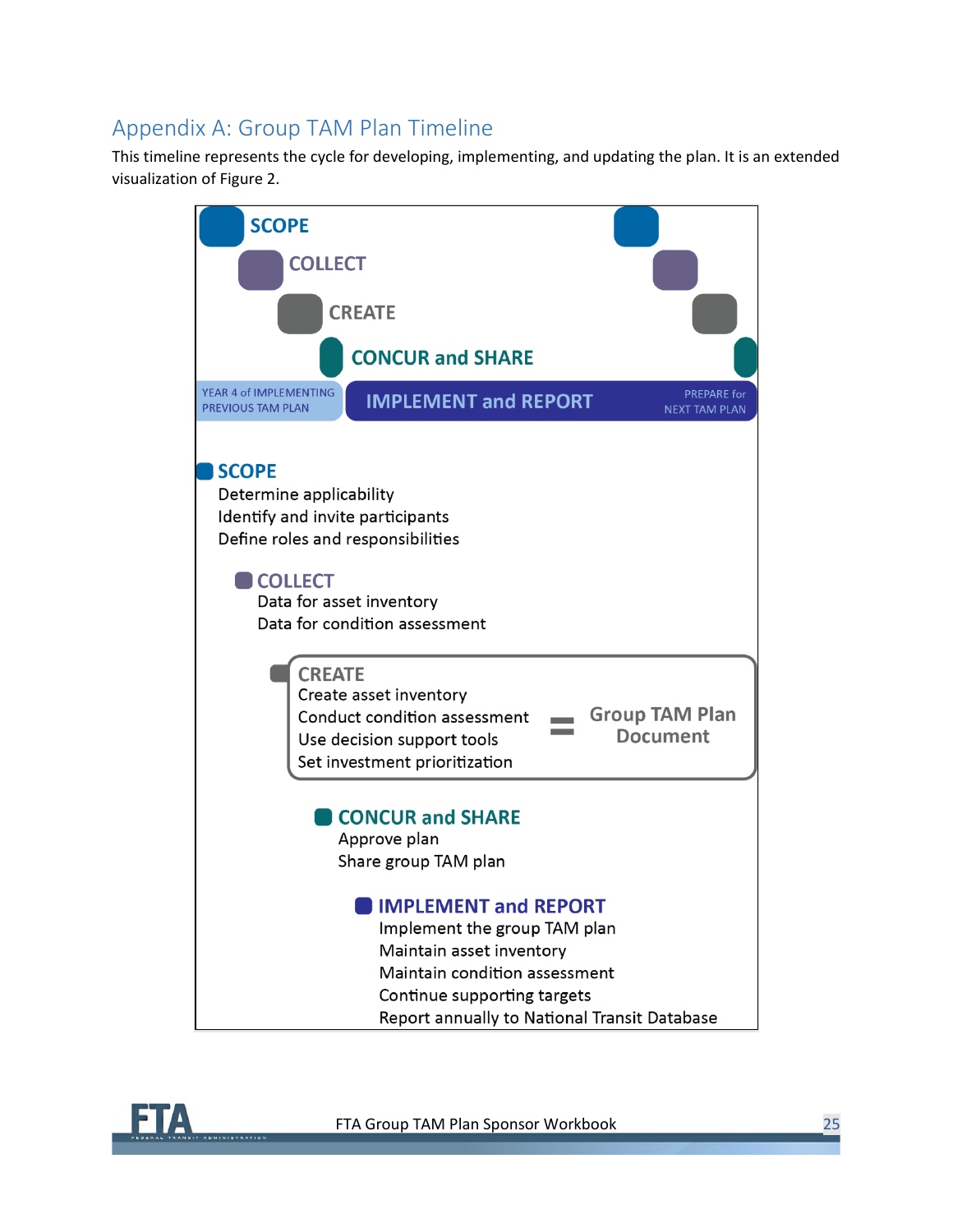# <span id="page-25-0"></span>Appendix B: TAM Final Rule Definitions

- 1. *Accountable Executive* means a single, identifiable person who has ultimate responsibility for carrying out the safety management system of a public transportation agency; responsibility for carrying out transit asset management practices; and control or direction over the human and capital resources needed to develop and maintain both the agency's public transportation agency safety plan, in accordance with 49 U.S.C. 5329(d), and the agency's transit asset management plan in accordance with 49 U.S.C. 5326.
- 2. *Asset category* means a grouping of asset classes, including a grouping of equipment, a grouping of rolling stock, a grouping of infrastructure, and a grouping of facilities.
- 3. *Asset class* means a subgroup of capital assets within an asset category. For example, buses, trolleys, and cutaway vans are all asset classes within the rolling stock asset category.
- 4. *Asset inventory* means a register of capital assets, and information about those assets.
- 5. *Capital asset* means a unit of rolling stock, a facility, a unit of equipment, or an element of infrastructure used for providing public transportation.
- 6. *Decision support tool* means an analytic process or methodology: (1) To help prioritize projects to improve and maintain the state of good repair of capital assets within a public transportation system, based on available condition data and objective criteria; or (2) To assess financial needs for asset investments over time.
- 7. *Direct recipient* means an entity that receives Federal financial assistance directly from the Federal Transit Administration.
- 8. *Equipment* means an article of nonexpendable, tangible property having a useful life of at least one year.
- 9. *Exclusive-use maintenance facility* means a maintenance facility that is not commercial and either owned by a transit provider or used for servicing their vehicles.
- 10. *Facility* means a building or structure that is used in providing public transportation.
- 11. *Full level of performance* means the objective standard established by FTA for determining whether a capital asset is in a state of good repair.
- 12. *Group TAM plan* means a single TAM plan that is developed by a sponsor on behalf of at least one tier II provider.
- 13. *Horizon period* means the fixed period of time within which a transit provider will evaluate the performance of its TAM plan.
- 14. *Implementation strategy* means a transit provider's approach to carrying out TAM practices, including establishing a schedule, accountabilities, tasks, dependencies, and roles and responsibilities.

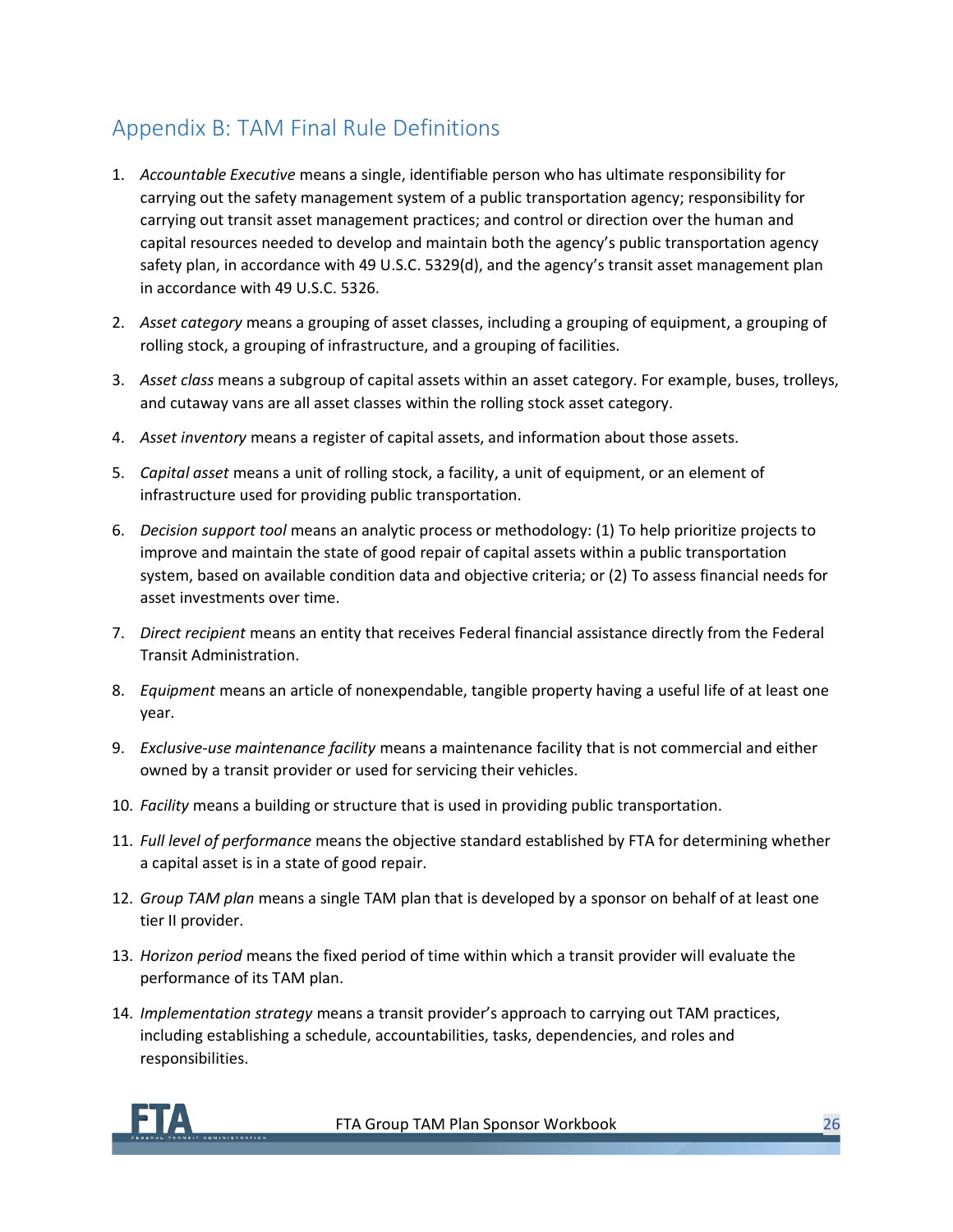- 15. *Infrastructure* means the underlying framework or structures that support a public transportation system.
- 16. *Investment prioritization* means a transit provider's ranking of capital projects or programs to achieve or maintain a state of good repair. An investment prioritization is based on financial resources from all sources that a transit provider reasonably anticipates will be available over the TAM plan horizon period.
- 17. *Key asset management activities* means a list of activities that a transit provider determines are critical to achieving its TAM goals. *Life-cycle cost* means the cost of managing an asset over its whole life.
- 18. *Participant* means a tier II provider that participates in a group TAM plan.
- 19. *Performance Measure* means an expression based on a quantifiable indicator of performance or condition that is used to establish targets and to assess progress toward meeting the established targets (*e.g.,* a measure for on-time performance is the percent of trains that arrive on time, and a corresponding quantifiable indicator of performance or condition is an arithmetic difference between scheduled and actual arrival time for each train).
- 20. *Performance target* means a quantifiable level of performance or condition, expressed as a value for the measure, to be achieved within a time period required by the Federal Transit Administration (FTA).
- 21. *Public transportation system* means the entirety of a transit provider's operations, including the services provided through contractors.
- 22. *Public transportation agency safety plan* means a transit provider's documented comprehensive agency safety plan that is required by 49 U.S.C. 5329. *Recipient* means an entity that receives Federal financial assistance under 49 U.S.C. Chapter 53, either directly from FTA or as a subrecipient.
- 23. *Rolling stock* means a revenue vehicle used in providing public transportation, including vehicles used for carrying passengers on fare-free services.
- 24. *Service vehicle* means a unit of equipment that is used primarily either to support maintenance and repair work for a public transportation system or for delivery of materials, equipment, or tools.
- 25. *Sponsor* means a State, a designated recipient, or a direct recipient that develops a group TAM for at least one tier II provider.
- 26. *State of good repair (SGR)* means the condition in which a capital asset is able to operate at a full level of performance.
- 27. *Subrecipient* means an entity that receives Federal transit grant funds indirectly through a State or a direct recipient.
- 28. *TERM scale* means the five (5) category rating system used in the Federal Transit Administration's Transit Economic Requirements Model (TERM) to describe the condition of an asset: 5.0—Excellent, 4.0—Good; 3.0— Adequate, 2.0—Marginal, and 1.0— Poor.